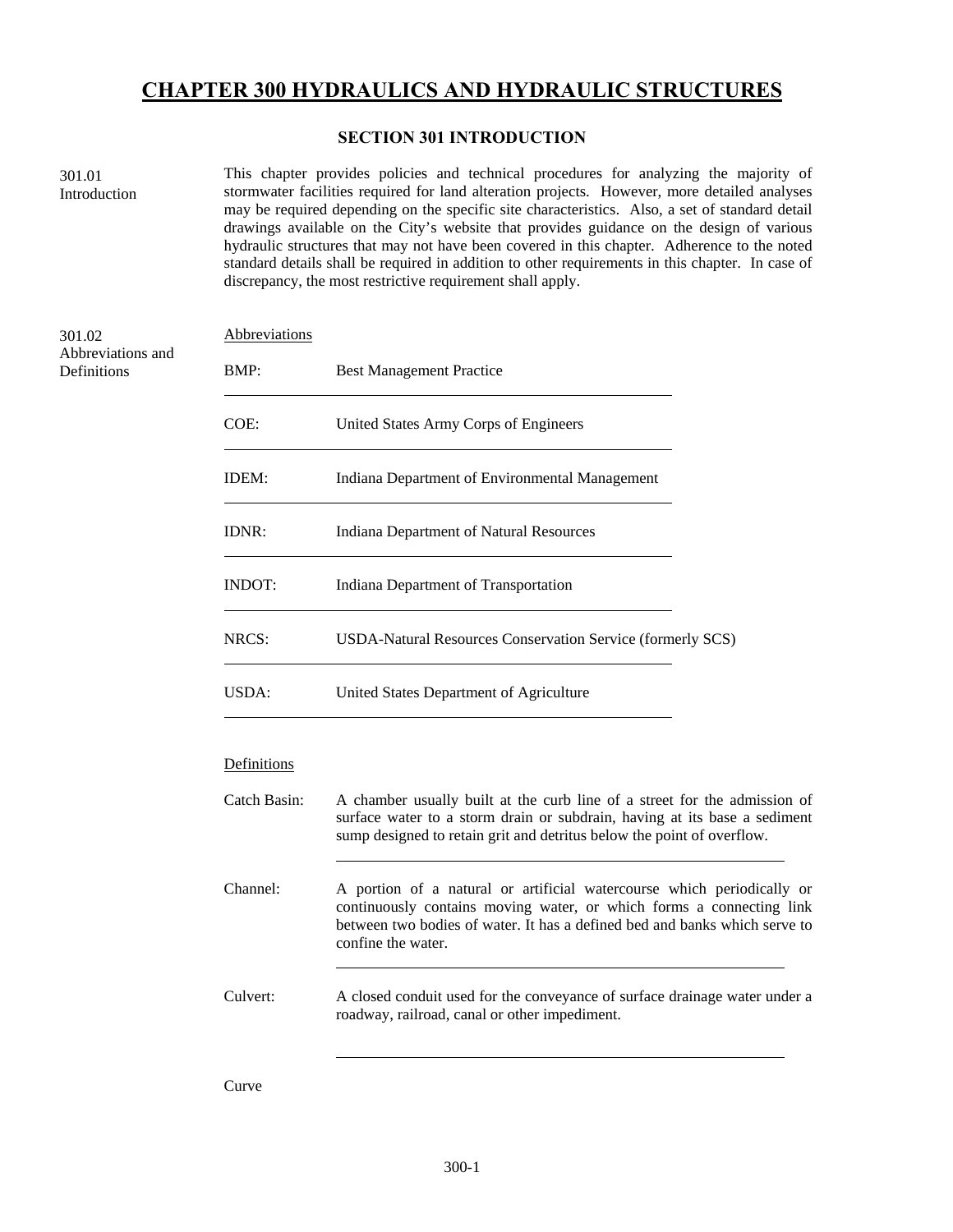| Number:                   | The NRCS index that represents the combined hydrologic effect of soil,<br>land use, land cover, hydrologic condition and antecedent runoff condition.                                                                                                                           |  |  |
|---------------------------|---------------------------------------------------------------------------------------------------------------------------------------------------------------------------------------------------------------------------------------------------------------------------------|--|--|
| Design<br>Storm:          | A selected storm event, described in terms of the probability of occurring<br>once within a given number of years, for which drainage or flood control<br>improvements are designed and built.                                                                                  |  |  |
| Drainage                  |                                                                                                                                                                                                                                                                                 |  |  |
| Area:                     | The area draining into a stream at a given point. It may be of different sizes<br>for surface runoff, subsurface flow and base flow, but generally the surface<br>runoff area is considered as the drainage area.                                                               |  |  |
| Duration:                 | The time period of a rainfall event.                                                                                                                                                                                                                                            |  |  |
| Hydrograph:               | For a given point on a stream, drainage basin, or a lake, a graph showing<br>either the discharge, stage (depth), velocity, or volume of water with respect<br>to time.                                                                                                         |  |  |
| Inlet:                    | An opening into a storm drain system for the entrance of surface storm<br>water runoff, more completely described as a storm drain inlet.                                                                                                                                       |  |  |
| Lowest Adjacent<br>Grade  | The elevation of the lowest grade adjacent to a structure, where the soil<br>meets the foundation around the outside of the structure (including<br>structural members such as basement walkout, patios, decks, porches,<br>support posts or piers, and rim of the window well. |  |  |
| Minor Drainage<br>System: | Drainage system carrying runoff from an area of less than one square mile.                                                                                                                                                                                                      |  |  |
| Peak<br>Discharge:        | The maximum instantaneous flow from a given storm condition at a specific<br>location.                                                                                                                                                                                          |  |  |
| Rainfall<br>Intensity:    | The rate at which rain is falling at any given instant, usually expressed in<br>inches per hour.                                                                                                                                                                                |  |  |
|                           | Regulated Drain: A drain subject to the provisions of the Indiana Drainage Code, I.C.-36-9-<br>27                                                                                                                                                                               |  |  |
| Runoff:                   | That portion of precipitation that flows from a drainage area on the land<br>surface, in open channels, or in stormwater conveyance systems.                                                                                                                                    |  |  |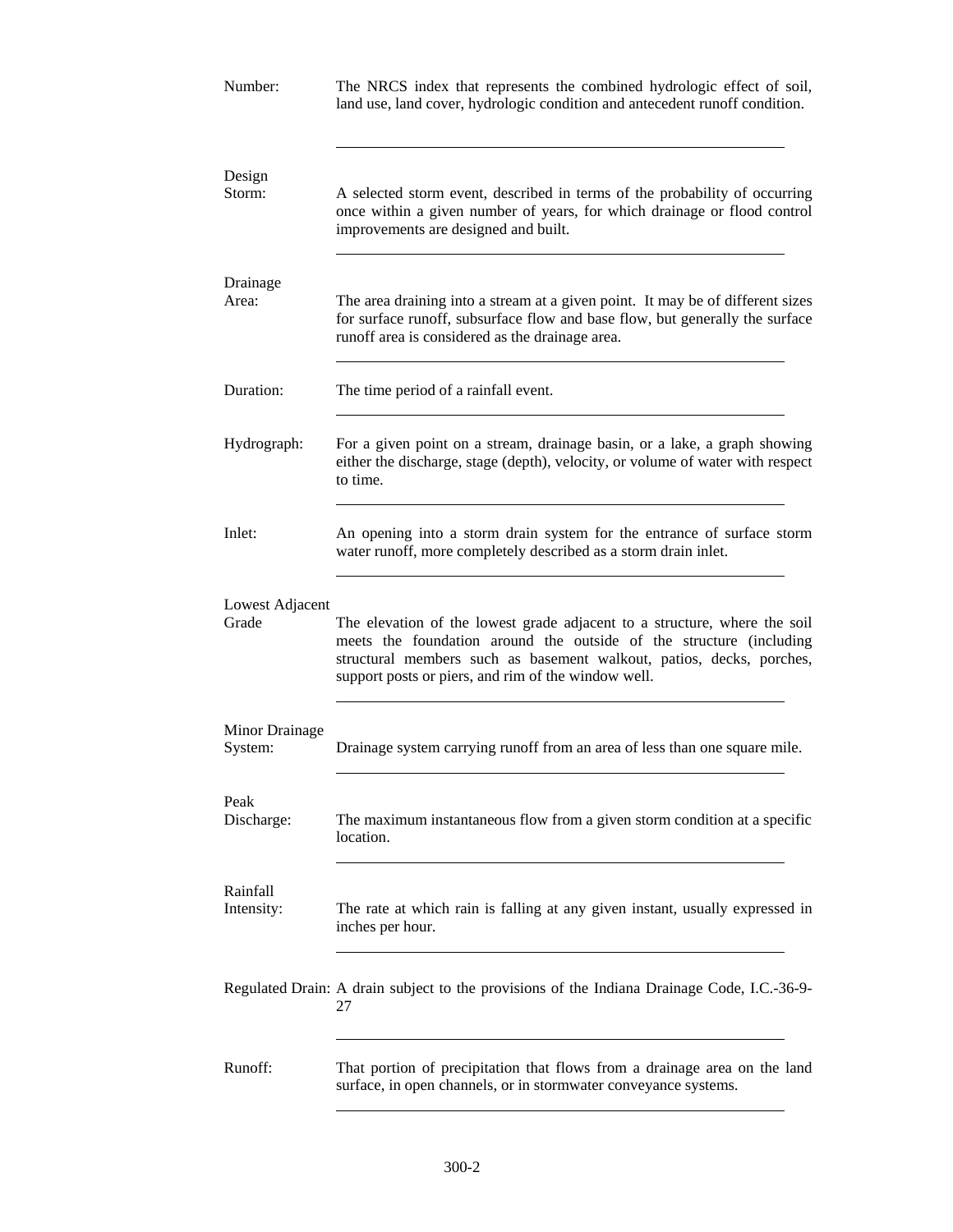| Storm                     |                                                                                                                                                                                                                                                                                                          |
|---------------------------|----------------------------------------------------------------------------------------------------------------------------------------------------------------------------------------------------------------------------------------------------------------------------------------------------------|
| Sewer:                    | A closed conduit for conveying collected storm water, while excluding<br>sewage and industrial wastes. Also called a storm drain.                                                                                                                                                                        |
| Stormwater                |                                                                                                                                                                                                                                                                                                          |
|                           | Drainage System All means, natural or man-made, used for conducting storm water to,<br>through or from a drainage area to any of the following: conduits and<br>appurtenant features, canals, channels, ditches, storage facilities, swales,<br>streams, culverts, streets and pumping stations.         |
|                           |                                                                                                                                                                                                                                                                                                          |
| Stormwater<br>Facility    | All ditches, channels, conduits, levees, ponds, natural and manmade<br>impoundments, wetlands, tiles, swales, sewers and other natural or artificial<br>means of draining surface and subsurface water from land.                                                                                        |
| Swale:                    | An elongated depression in the land surface that is at least seasonally wet, is<br>usually heavily vegetated, and is normally without flowing water. Swales<br>conduct stormwater into primary drainage channels and may provide some<br>groundwater recharge.                                           |
|                           |                                                                                                                                                                                                                                                                                                          |
| Time of<br>Concentration: | The travel time of a particle of water from the most hydraulically remote<br>point in the contributing area to the point under study. This can be<br>considered the sum of an overland flow time and times of travel in street<br>gutters, storm sewers, drainage channels, and all other drainage ways. |
| Watershed:                | The region drained by or contributing water to a specific point that could be<br>along a stream, lake or other stormwater facilities. Watersheds are often<br>broken down into subareas for the purpose of hydrologic modeling.                                                                          |

To provide consistency within this chapter the following symbols will be used. These symbols were selected because of their wide use in hydrologic and hydraulic publications. In some cases the same symbol is used in existing publications for more than one definition. Where this occurs in this chapter, the symbol will be defined where it occurs in the text or equations.

## **TABLE 301:1: Symbols and Definitions**

| Symbols   | Definition                    | Units |
|-----------|-------------------------------|-------|
| А         | Drainage area                 | acres |
|           | <b>Runoff Coefficient</b>     |       |
| <b>CN</b> | NRCS-runoff curve number      |       |
|           | Duration                      | hours |
|           | Rainfall intensity            | in/hr |
| N         | Manning roughness coefficient |       |
| Q         | Rate of runoff                | cfs   |
| $q_{p}$   | Peak rate of discharge        | cfs   |
| to or To  | Time of concentration         | min   |
|           | Velocity                      | ft/s  |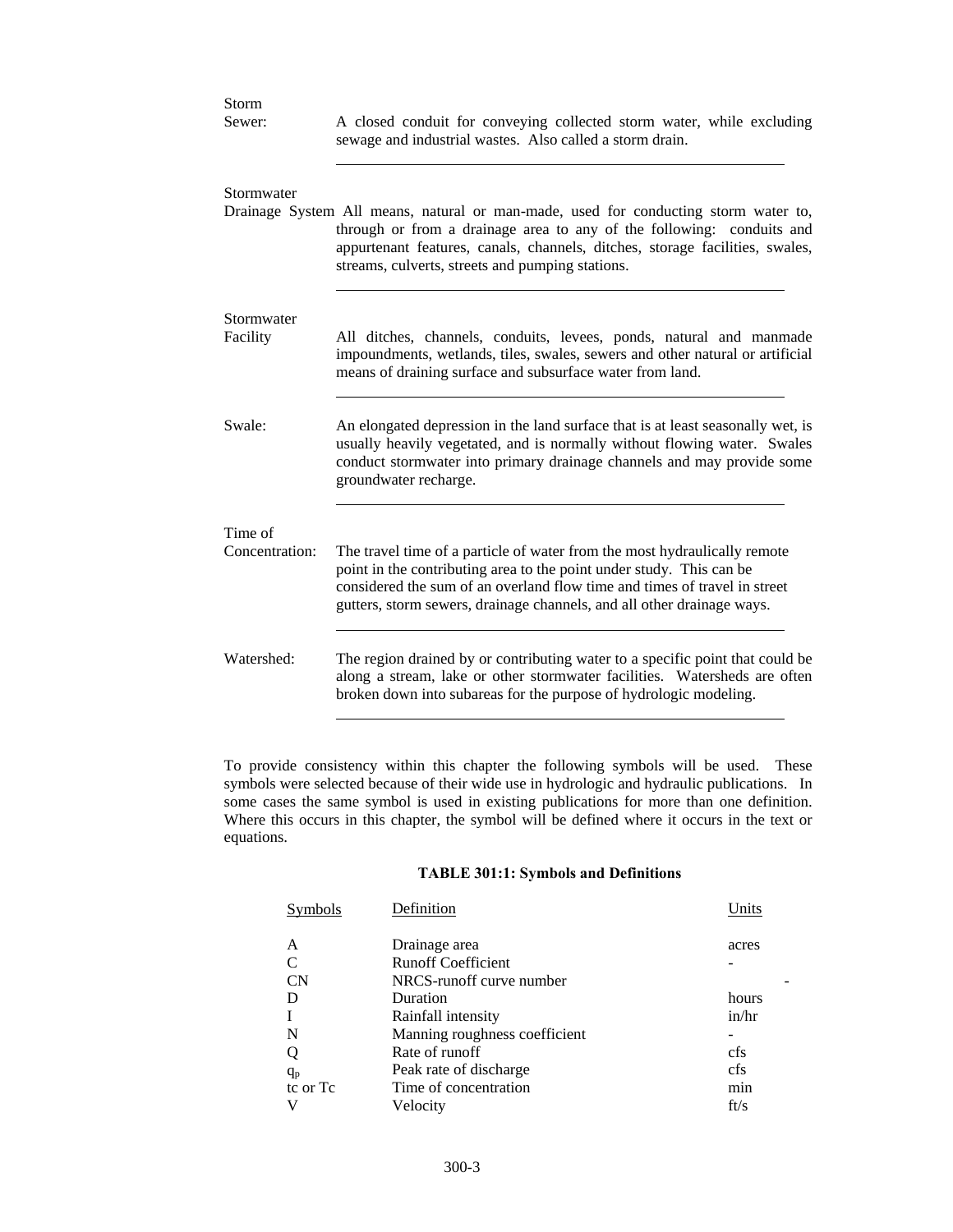#### **SECTION 302 STORMWATER DETENTION DESIGN**

velocity in runoff channels shall also be used to partially control runoff rates.

302.01 Introduction

The following shall govern the design of any improvement with respect to the detention of stormwater runoff. Basins shall be constructed to temporarily detain the stormwater runoff that exceeds the maximum peak release rate authorized by this Ordinance. The required volume of storage provided in these basins, together with such storage as may be authorized in other on-site facilities, shall be sufficient to control excess runoff from the 10-year or 100 year storm as explained below in Sections 302.02 and 302.03. Also, basins shall be constructed to provide adequate capacity to allow for sediment accumulation resulting from development and to permit the pond to function for reasonable periods between cleanings.

The increased stormwater runoff resulting from a proposed development should be detained on-site by the provisions of appropriate wet bottom or dry bottom detention facilities, parking lots, or other acceptable techniques. Measures that retard the rate of overland flow and the

302.02 Acceptable Detention Facilities

302.03 General Release Rates Allowable Release

Rates

Control devices shall limit the discharge to a rate such that the post-developed release rate from the site is no greater than 0.1 cfs per acre of development for 0-10 year return interval storms and 0.3 cfs per acre of developed area for 11 - 100 year return interval storms. The above fixed general release rates may be set at a lower value by the City of Carmel for certain watersheds if more detailed data becomes available as a result of comprehensive watershed studies conducted and/or formally approved and adopted by the City of Carmel. The applicant shall confirm the applicable release rates with the City of Carmel prior to initiating the design calculations to determine whether a basin-specific rate has been established for the watershed.

For sites where the pre-developed area has more than one (1) outlet, the release rate should be computed based on pre-developed discharge to each outlet point. The computed release rate for each outlet point shall not be exceeded at the respective outlet point even if the post developed conditions would involve a different arrangement of outlet points.

Site-Specific Release Rates for Sites with Depressional Storage

For sites where depressional storage exists, the general release rates provided above may have to be further reduced. If depressional storage exists at the site, site-specific release rates must be calculated according to methodology described in Chapter 200, accounting for the depressional storage by modeling it as a pond whose outlet is a weir at an elevation that stormwater can currently overflow the depressional storage area. Post developed release rate for sites with depressional storage shall be the 2-year pre-developed peak runoff rate for the post-developed 10-year storm and 10-year pre-developed peak runoff rate for the postdeveloped 100-year storm. In no case shall the calculated site-specific release rates be larger than general release rates provided above.

Note that by definition, the depressional storage does not have a direct gravity outlet but if in agricultural production, it is more than likely drained by a tile and should be modeled as "empty" at the beginning of a storm. The function of any existing depressional storage should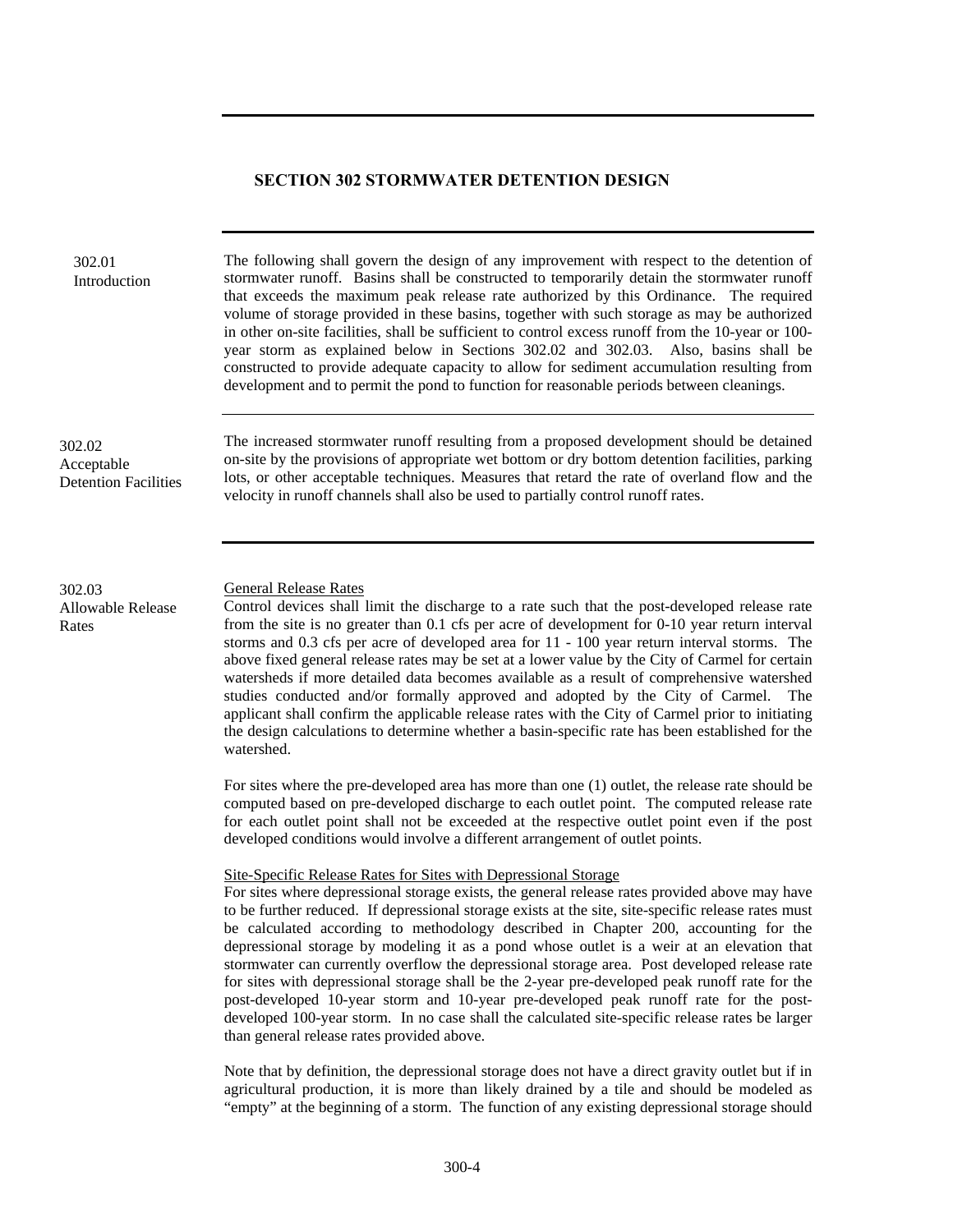be modeled using an event hydrograph model to determine the volume of storage that exists and its effect on the existing site release rate. To prepare such a model, certain information must be obtained, including delineating the tributary drainage area, the stage-storage relationship and discharge-rating curve, and identifying the capacity and elevation of the outlet(s).

The tributary area should be delineated on the best available topographic data. After determining the tributary area, a hydrologic analysis of the watershed should be performed, including, but not limited to, a calculation of the appropriate composite runoff curve number and time of concentration. Stage-storage data for the depressional area should be obtained from the site topography. The outlet should be clearly marked and any calculations performed to create a stage-discharge rating curve must be included with the stormwater submittal.

Also note that for determining the post-developed peak runoff rates, the depressional storage must be assumed to be filled unless the City of Carmel can be assured, through a dedicated easement, that the noted storage will be preserved in perpetuity.

#### Downstream Restrictions

In the event the downstream receiving channel or storm sewer system is inadequate to accommodate the post-developed release rate provided above, then the allowable release rate may need to be reduced to that rate permitted by the capacity of the receiving downstream channel or storm sewer system. Additional detention, as determined by the City of Carmel, may be required to store that portion of the runoff exceeding the capacity of the receiving sewers or waterways. When such downstream restrictions are suspected, the City of Carmel may require additional analysis to determine the receiving system's limiting downstream capacity.

If the proposed development makes up only a portion of the undeveloped watershed upstream of the limiting restriction, the allowable release rate for the development shall be in direct proportion to the ratio of its drainage area to the drainage area of the entire watershed upstream of the restriction.

As an alternative, off-site drainage improvements may be required. Those improvements may include, but are not limited to, extending storm sewers, clearing, dredging, streambank stabilization, and/or removal of obstructions to open drains or natural water courses, and the removal or replacement of undersized culvert pipes or culvert pipes in a state of disrepair, as required by the City of Carmel.

Methodology for Determination of Detention Storage Volume

#### **A. Development Sites Less than or Equal to 5 Acres in Size, With a Contributing Drainage Area Less than or Equal to 50 Acres and No Depressional Storage** 302.04

The required volume of stormwater storage may be calculated using the Rational Method and based on the runoff from a 100-year return period storm. A computer model, such as TR-55 (NRCS), TR-20 (NRCS), HEC-HMS (COE), and HEC-1 (COE), that can generate hydrographs based on the NRCS TR-55 time of concentration and curve number calculation methodologies may also be used along with a 24-hour duration NRCS Type 2 storm. Note that for the purpose of determining the post-developed conditions curve numbers, due to significant disturbance to the upper soil layers during the construction activities, the initially determined hydrologic soil group for disturbed areas should be changed to the next less infiltrating capacity category (i.e., A to B, B to C, and C to D).

The following 9-step procedure, based on the Rational Method, may be used to determine the required volume of storage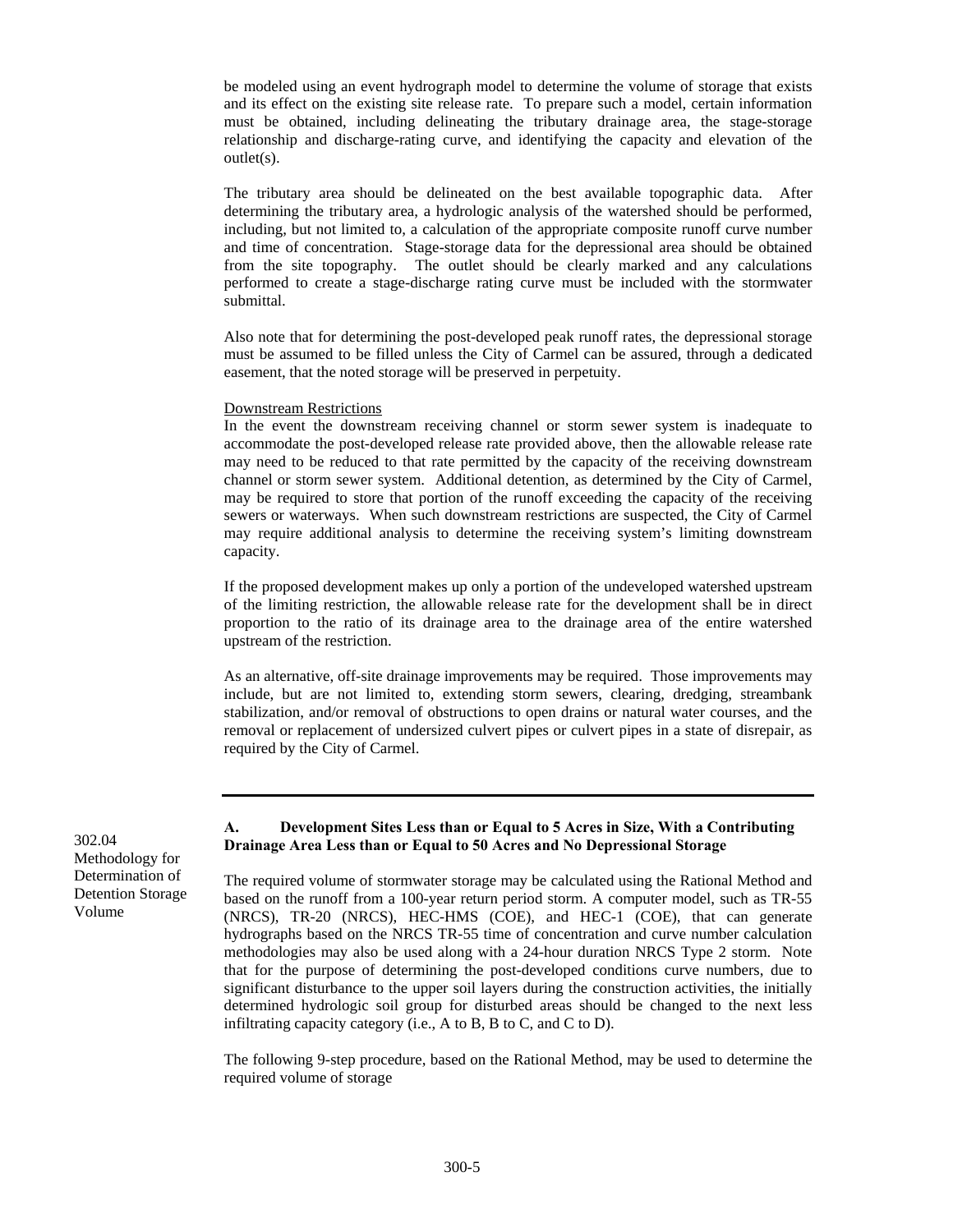#### Step Procedure

- 1. Determine total drainage area in acres "A".
- 2. Determine the parcel area tributary to each outlet and determine the postdevelopment 100-year release runoff rate (*Qu*) based on general release rates provided in Chapter 6 of these Technical Standards document.
- 3 Determine composite runoff coefficient "C<sub>d</sub>" based on developed conditions and a 100-year return period.
- 4. Determine 100-year return rainfall intensity " $I_d$ " for various storm durations " $t_d$ " up through the time of concentration for the developed area using **Table 2-4**.
- 5. Determine developed inflow rates " $Q_d$ " for various storm durations " $t_d$ ", measured in hours.

$$
Q_d = \big(C_d\big)(I_d\big)(A_d)
$$

6. Compute a storage rate " $S(t_d)$ " for various storm durations " $t_d$ " up through the time of concentration of the developed area.

$$
S\bigl(t_{d}\bigr)=\bigl(Q_{d}\bigr)-\bigl(Q_{u}\bigr)
$$

7. Compute required storage volume " $S_R$ " in acre-feet for each storm duration " $t_d$ ". This assumes a triangular hydrograph of duration  $(2t_d)$  hours with a peak flow of  $S(t_d)$  at  $t_d$  hours.

$$
S_R = S\big(t_d\bigg)\bigg(\frac{t_d}{12}\bigg)
$$

- 8. Select largest storage volume computed in Step 7 for any storm duration  $t_d$ " for detention basin design.
- 9. Repeat Steps 2-8 of this process for the post-developed 10-year storm.

#### **B. Development Sites Greater Than 5 Acres in Size or Contributing Drainage Area Greater than 50 Acres or With Significant Depressional Storage**

All runoff detention storage calculations for these development sites shall be prepared using a computer model that can generate hydrographs based on the NRCS TR-55 time of concentration and curve number calculation methodologies. Note that for the purpose of determining the post-developed conditions curve numbers, due to significant disturbance to the upper soil layers during the construction activities, the initially determined hydrologic soil group for disturbed areas should be changed to the next less infiltrating capacity category (i.e., A to B, B to C, and C to D). The 24-hour NRCS Type 2 Rainfall Distribution shall be utilized to determine the required storage volume. The allowable release rates shall be determined based on the methodologies provided in Section 302.02. Examples of computer models that can generate such hydrographs include TR-55 (NRCS), TR-20 (NRCS), HEC-HMS (COE), and HEC-1 (COE). These programs may be downloaded free of charge from the associated agencies' web sites. The computer models ICPR and Pond Pack may also be used. However, the latter computer software are proprietary. If interconnected ponds are utilized, the use of ICPR or Pond Pack may be required to appropriately model the more complex hydrologic and hydraulic relationships associated with such system. Other models may be acceptable and should be accepted by the City of Carmel prior to their utilization.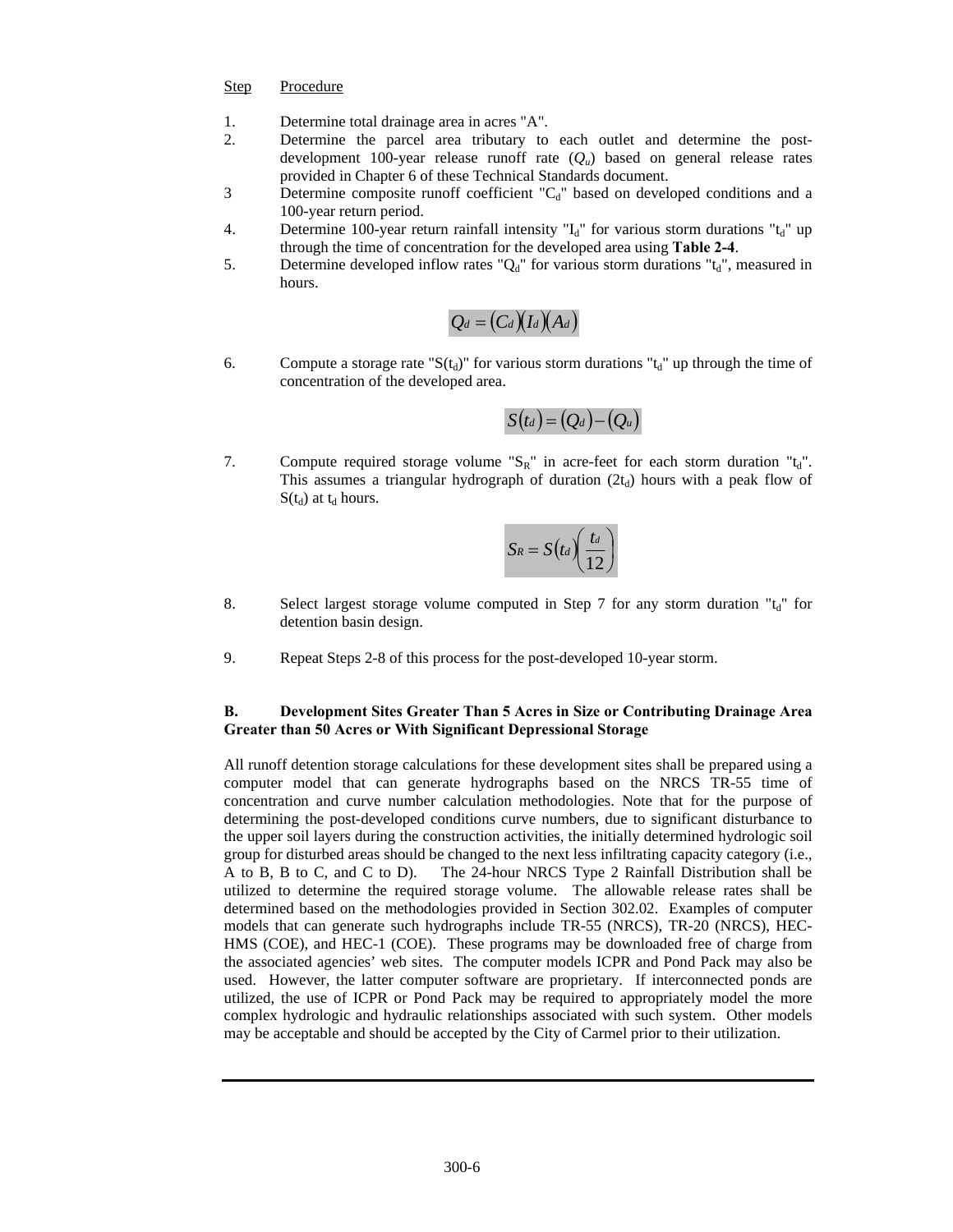302.05 Management of Off-Site Runoff

Runoff from all upstream tributary areas (off-site land areas) may be bypassed around the detention/retention facility without attenuation. Such runoff may also be routed through the detention/retention facility, provided that a separate, secondary outlet system is incorporated for the safe passage of such flows, i.e., not through the primary outlet of a detention facility. Unless the pond is being designed as a regional detention facility and therefore all off-site runoff to the pond retained, the primary outlet structure shall be sized and the invert elevation of the secondary outlet for bypassing off-site runoff determined according to the on-site runoff only. To accomplish this, the 100-year on-site runoff must be determined by temporarily ignoring the off-site runoff and routed through the pond and through the primary outlet pipe. The resulting pond elevation would be the invert elevation of the secondary outlet. Once the size and location of the primary outlet structure and the invert elevation of the secondary outlet for off-site runoff are determined by considering on-site runoff only, the size of the secondary outlet and the 100-year pond elevation is determined by routing the entire inflow, on-site and off-site, through the pond. Once the 100-year pond elevation is determined in this manner, the crest elevation of the open emergency weir noted in 302.10 (below) is set at that elevation.

Note that the efficiency of the detention/retention facility in controlling the on-site runoff may be severely affected if the off-site area is considerably larger than the on-site area. As a general guidance, on-line detention may not be effective in controlling on-site runoff where the ratio of off-site area to on-site area is larger than 5:1. Additional detention (above and beyond that required for on-site area) may be required by the City of Carmel when the ratio of off-site area to on-site area is larger than 5:1.

302.06 General Detention Basin Design Requirements

- 1. The detention facility shall be designed in such a manner that a minimum of 90% of the maximum volume of water stored and subsequently released at the design release rate shall not result in a storage duration in excess of 48 hours from the start of the storm unless additional storms occur within the period. In other words, the design shall ensure that a minimum 90% of the original detention capacity is restored within 48 hours from the start of the design 100-year storm.
- 2. The 100-year elevation of stormwater detention facilities shall be separated by not less than 25 feet from any building or structure to be occupied. The Lowest Adjacent Grade (including walkout basement floor elevation) for all residential, commercial, or industrial buildings shall be set a minimum of 2 feet above the 100 year pond elevation or 2 feet above the emergency overflow weir elevation, whichever is higher. In addition to the Lowest Adjacent Grade requirements, any basement floor must be at least a foot above the normal water level of any wetbottom pond. Special considerations, based on detailed geotechnical analysis, should be made prior to considering placement of any basement below the 100-year flood elevation of an adjacent flooding source or pond.
- 3. No detention facility or other water storage area, permanent or temporary, shall be constructed under or within twenty (20) feet of any pole or high voltage electric line. Likewise, poles or high voltage electric lines shall not be placed within twenty (20) feet of any detention facility or other water storage area.
- 4. All stormwater detention facilities shall be separated from any road right-of-way by no less than fifty (50) feet, measured from the top of bank or the 100-year pool if no defined top of bank is present. Use of guard rails, berms, or other structural measures may be considered in lieu of the above-noted setbacks.
- 5. Slopes no steeper than 3 horizontal to 1 vertical (3:1) for safety, erosion control, stability, and ease of maintenance shall be permitted.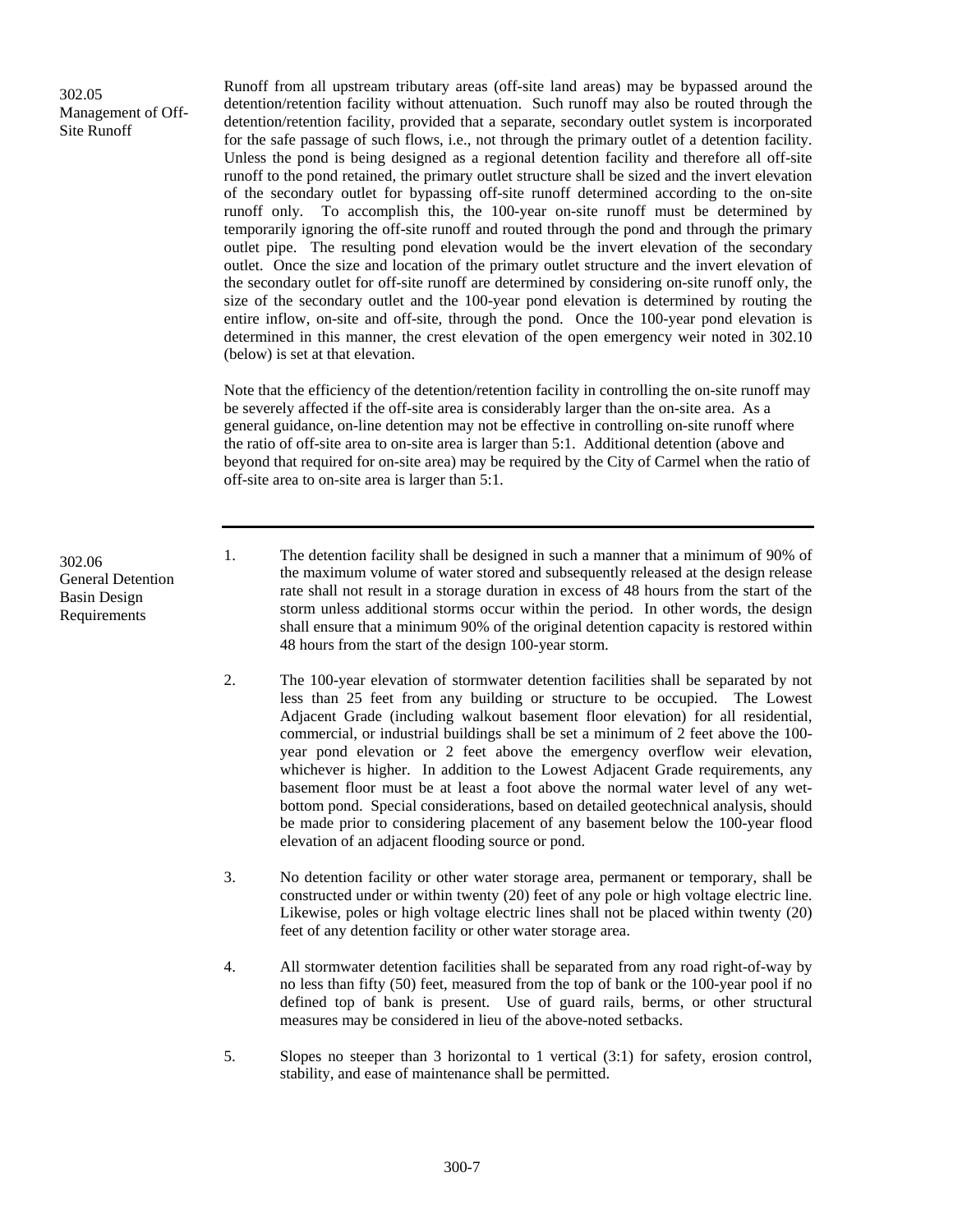- 6. Debris Guard designed in accordance with Hamilton County Surveyor's Office Standard Detail D-12 shall be provided for any pipe or opening.
- 7. Outlet control structures shall be designed to operate as simply as possible and shall require little or no maintenance and/or attention for proper operation. For maintenance purposes, the outlet shall be a minimum of 0.5 foot above the normal water level of the receiving water body. They shall limit discharges into existing or planned downstream channels or conduits so as not to exceed the predetermined maximum authorized peak flow rate. If an outlet control structure includes an orifice to restrict the flow rate, such orifice shall be no less than 6 inches in diameter, even if the 6-inch diameter orifice results in a discharge that exceeds the predetermined maximum authorized peak flow release rates as determined using methodologies in Section 302.02.
- 8. Grass or other suitable vegetative cover shall be provided along the banks of the detention storage basin. Vegetative cover around detention facilities should be maintained as provided by restrictive covenants, policy or codes.
- 9. Debris and trash removal and other necessary maintenance shall be performed as provided by restrictive covenants, policy or codes.
- 10. No residential lots, or any part thereof, shall be used for any part of a detention basin, assumed full to the 100-year water surface elevation or the emergency overflow weir elevation, whichever is higher. Detention basins, assumed full to the 100-year water surface elevation or the emergency overflow weir elevation, whichever is higher, shall be placed within a common area either platted or legally described and recorded as a perpetual stormwater easement. A minimum of fifteen (15) feet horizontally from the top of bank of the facility, or the 100-year pool if no defined top of bank is present, shall be dedicated as permanent stormwater easement if the above-noted boundary of the common area does not extend that far.
- 11. Detention basins shall be designed with an additional ten (10) percent of available capacity to allow for sediment accumulation resulting from development and to permit the pond to function for reasonable periods between cleanings. Basins should be designed to collect sediment and debris in specific locations, such as a forebay, so that removal costs are kept to a minimum. For wet-bottom ponds, the sediment allowance may be provided below the permanent pool elevation. No construction trash or debris shall be allowed to be placed within the permanent pool. If the pond is used as a sediment control measure during active construction, the performance sureties will not be released until sediment has been cleaned out of the pond and elevations and grades have been reestablished as noted in the accepted plans.
- 12. Detention basins shall be sized to detain the runoff from the fully developed right-ofway per the City of Carmel 20-year Thoroughfare Plan across all frontages, regardless of existing watershed boundaries or drainage breaks/divides. The acreage of the full right-of-way width shall be included in the overall acreage of the development in determining the allowable release rate.

302.07 Additional Requirements for Wet-Bottom Facility Design

Where part of a detention facility will contain a permanent pool of water, all the items required for detention storage shall apply. Also, a controlled positive outlet will be required to maintain the design water level in the wet bottom facility and provide required detention storage above the design water level. However, the following additional conditions shall apply: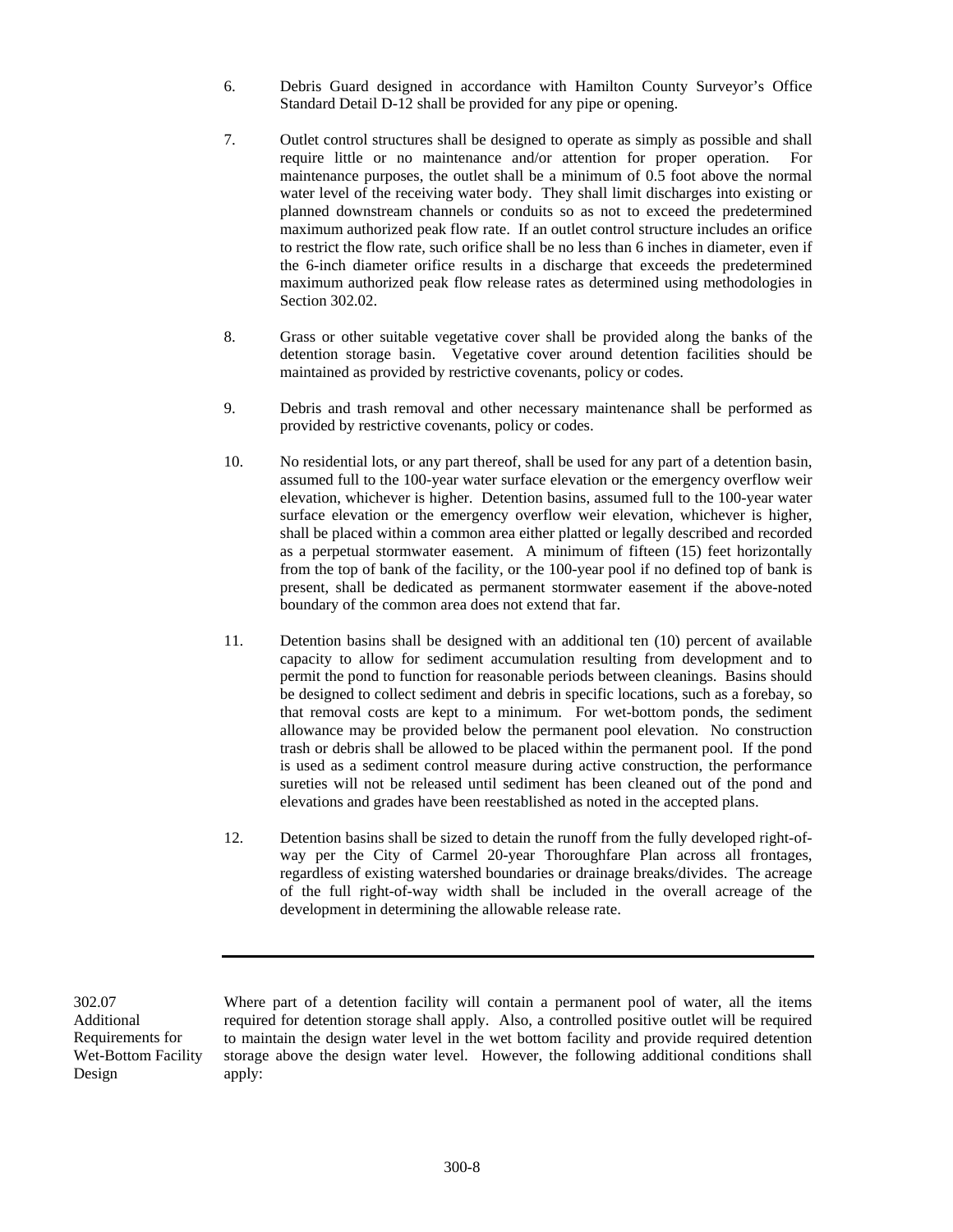- 1. Facilities designed with permanent pools or containing permanent lakes shall have a water area of at least one-half (0.5) acre with a minimum depth of eight (8) feet. If fish are to be used to keep the pond clean, a minimum depth of approximately ten (10) feet shall be maintained over at least 25 percent of the pond area. The remaining pond area shall have no extensive shallow areas, except as required to install the safety ramp, safety ledge, and stormwater BMPs as required below. Construction trash or debris shall not be placed within the permanent pool. The pond design shall be according to the Hamilton County Surveyor's Office Standard Details D-6 through D-8.
- 2. A safety ramp exit from the lake may be required in some cases and shall have a minimum width of twenty (20) feet and exit slope of 6 horizontal to 1 vertical (6:1). The safety ramp shall be constructed of suitable material to prevent structural instability due to vehicles or wave action.
- 3. Periodic maintenance is required in lakes to control weed and larval growth. The facility shall also be designed to provide for the easy removal of sediment that will accumulate during periods of reservoir operation. Maintenance shall be provided by restrictive covenants, policy or codes.
- 4. Methods to prevent pond stagnation, including but not limited to aeration facilities, should be considered on all wet-bottom ponds. Design calculations to substantiate the effectiveness of proposed aeration facilities, and any impacts on the effectiveness of the pond's use as a stormwater BMP shall be submitted with final engineering plans. Agreements for the perpetual operation and maintenance of aeration facilities shall be included in the restrictive covenants of the development or as provided by policy or codes.

302.08 Additional Requirements for Dry-Bottom Facility Design

In addition to general design requirements, detention facilities that will not contain a permanent pool of water shall comply with the following requirements:

- 1. Provisions shall be incorporated into facilities for complete interior drainage of dry bottom facilities, including a minimum 1% bottom slope in all directions if tile underdrains are provided and a minimum of 2% if no underdrains are provided. A positive/gravity outlet is required for the underdrains in all dry-bottom detention facilities.
- 2. For residential developments, the maximum planned depth of stormwater stored shall not exceed four (4) feet.
- 3. In excavated detention facilities, a minimum side slope of 3:1 shall be provided for stability.

302.09 Parking Lot Storage  Paved parking lots may be designed to provide temporary detention storage of stormwater on all or a portion of their surfaces. Depths of storage shall be limited to a maximum depth of six (6) inches. Ponding should in general, be confined to those positions of the parking lots farthest from the area served. Before such detention method is allowed, a perpetual maintenance agreement must be executed by the owner or the developer and filed with the City of Carmel. In addition, the 100-year inundation boundary should be determined and clearly shown on the construction plans.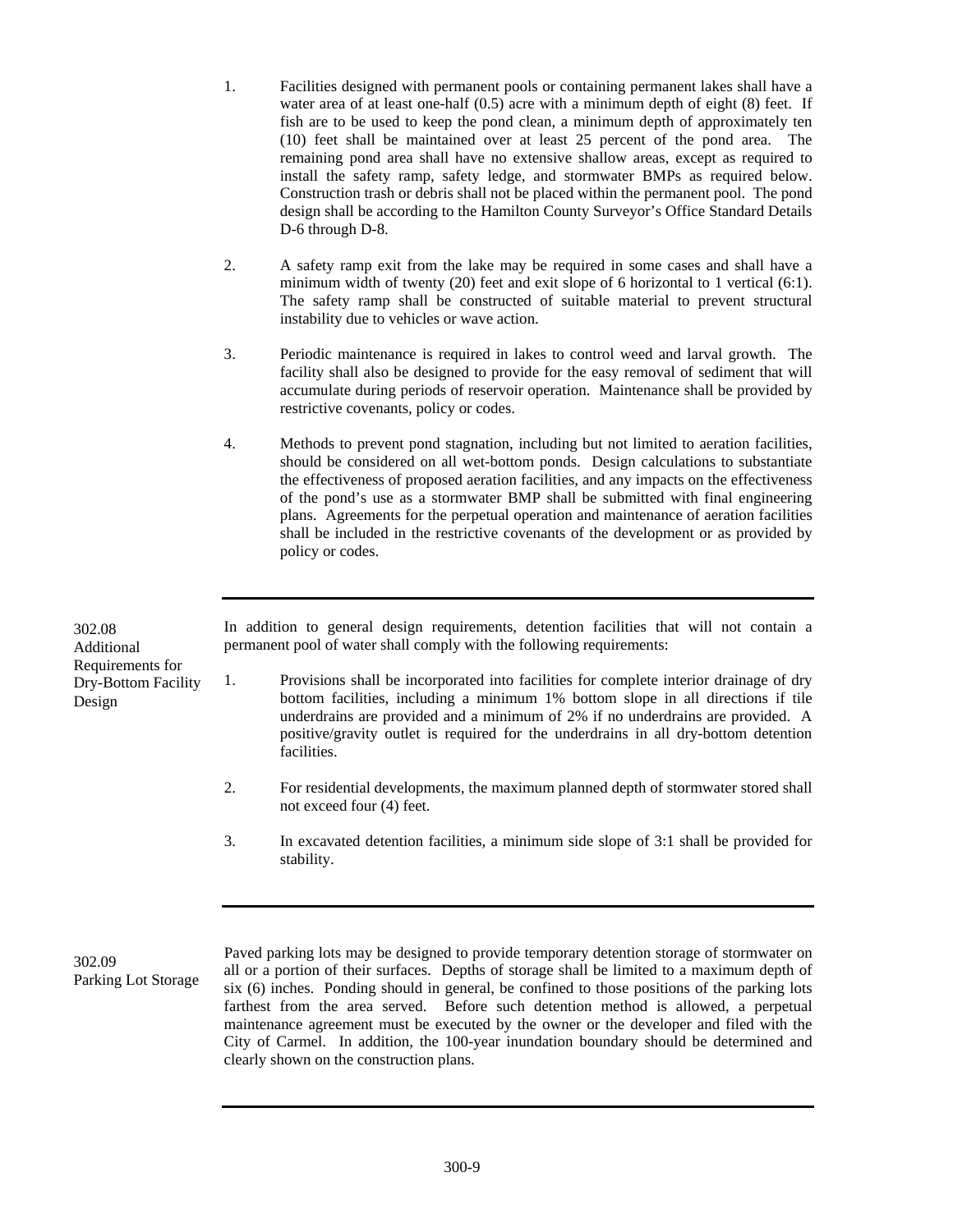| 302.10<br><b>Detention Facilities</b><br>in Floodplains                 | Except for projects exempted under Chapter 100, Section 105-01, no detention facilities are<br>allowed to be placed within floodplains of any regulated drain or watercourse that has more<br>than 25 acres of contributing drainage area, whether designated as such on FEMA maps or<br>not.                                                                                                                                        |  |  |
|-------------------------------------------------------------------------|--------------------------------------------------------------------------------------------------------------------------------------------------------------------------------------------------------------------------------------------------------------------------------------------------------------------------------------------------------------------------------------------------------------------------------------|--|--|
| 302.11<br>Design of Detention<br><b>Facility Emergency</b><br>Spillways | Emergency overflow facilities such as a weir or spillway shall be provided for the release of<br>exceptional storm runoff or in emergency conditions should the normal discharge devices<br>become totally or partially inoperative. The overflow facility shall be of such design that its<br>operation is automatic and does not require manual attention.                                                                         |  |  |
|                                                                         | Emergency overflow facilities shall be designed to convey, without overtopping the detention<br>facility banks, one and one-quarter $(1.25)$ times the peak inflow discharge and peak flow<br>velocity resulting from the 100-year design storm event runoff from the entire contributing<br>watershed draining to the detention/retention facility, assuming post-development condition<br>on-site and existing condition off-site. |  |  |
|                                                                         | The emergency overflow routing from the emergency overflow facility to an adequate<br>receiving system must be positive (by gravity) and shown on the construction plans and on the<br>secondary plat.                                                                                                                                                                                                                               |  |  |
|                                                                         |                                                                                                                                                                                                                                                                                                                                                                                                                                      |  |  |
| 302.12<br>Acceptable Outlet                                             | Design and construction of the stormwater facility shall provide for the discharge of the<br>stormwater runoff from off-site land areas as well as the stormwater from the area being<br>developed (on-site land areas) to an acceptable outlet(s) (as determined by the City of Carmel)<br>having capacity to receive upstream (off-site) and on-site drainage.                                                                     |  |  |
|                                                                         | Outlets into regulated drains or natural watercourses shall provide a positive unobstructed or<br>unrestrictive conveyance into said system. The following provisions shall be followed:                                                                                                                                                                                                                                             |  |  |
|                                                                         | 1.<br>All conveyances shall terminate into an approved adequate outlet.                                                                                                                                                                                                                                                                                                                                                              |  |  |
|                                                                         | 2.<br>All outlets, either open drain or storm sewer, shall extend to the regulated drain or<br>natural watercourse.                                                                                                                                                                                                                                                                                                                  |  |  |
|                                                                         | 3.<br>All storm sewer shall extend to either a receiving storm sewer system or an open<br>regulated drain or natural surface watercourse as approved by the City of Carmel.                                                                                                                                                                                                                                                          |  |  |
|                                                                         | 4.<br>Storm sewers shall not outlet into rear yard swales                                                                                                                                                                                                                                                                                                                                                                            |  |  |
|                                                                         | 5.<br>Outlets shall not directly discharge onto the ground surface as surface flow.                                                                                                                                                                                                                                                                                                                                                  |  |  |
|                                                                         | 6.<br>Underwater discharges shall not be allowed. All discharges into a watercourse,<br>pond, or lake shall have the invert at or above the normal pool elevation or normal<br>flow elevation for the receiving stream.                                                                                                                                                                                                              |  |  |
|                                                                         | The flow path from the development outfall(s) to a regulated drain or natural watercourse (as<br>determined by the City of Carmel) shall be provided on an exhibit that includes topographic<br>information. Any existing field tile encountered during the construction shall also be<br>incorporated into the proposed stormwater drainage system or tied to an acceptable outlet. In                                              |  |  |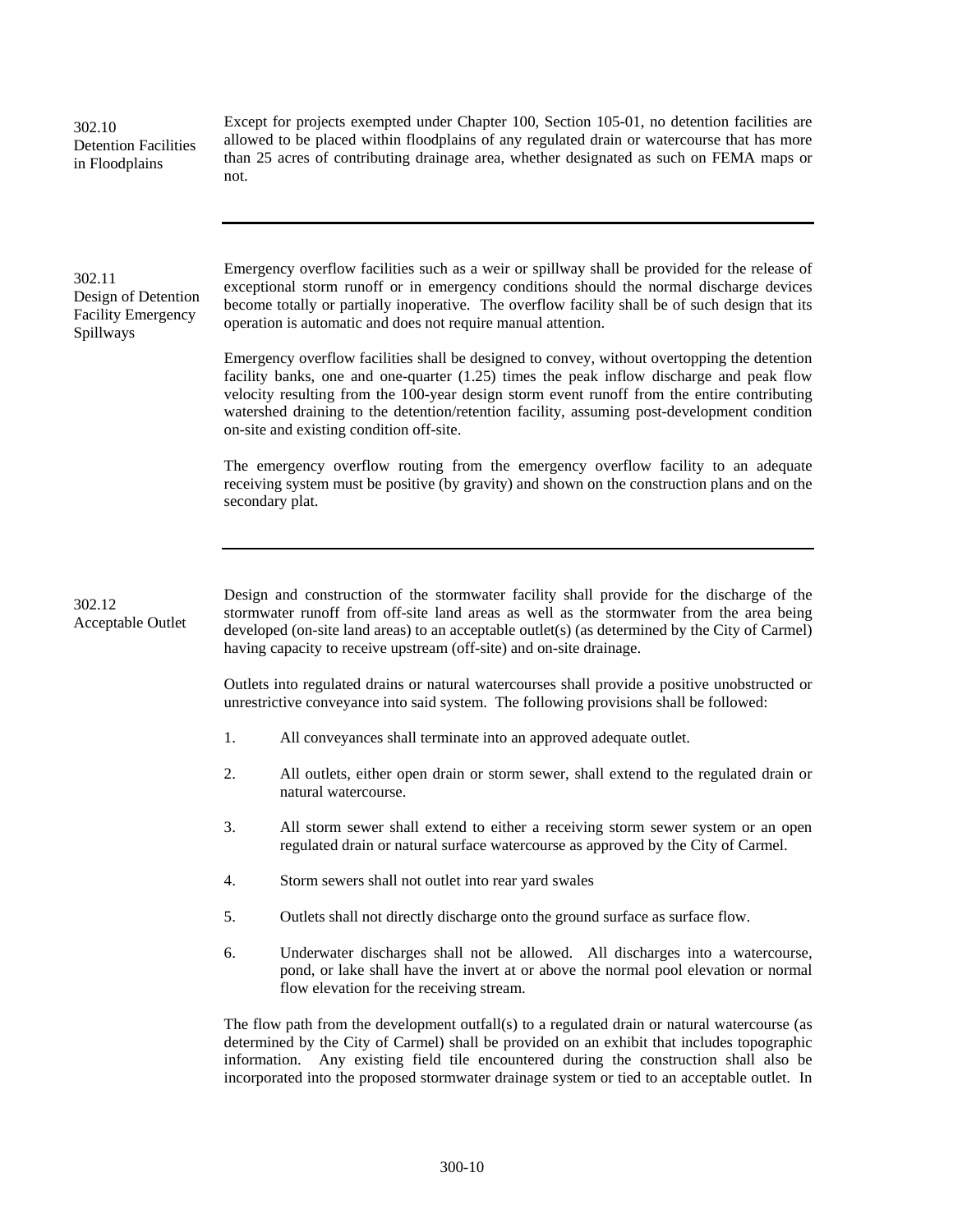addition, no activities conducted, as part of the development, shall be allowed to obstruct the free flow of floodwaters from an upstream property.

Where the outfall from the stormwater drainage system of any development flows through real estate owned by others prior to reaching a regulated drain or watercourse, no acceptance shall be granted for such drainage system until all owners of real estate and/or tenants crossed by the outfall consent in writing to the use of their real estate through a recorded easement or are notified of such proposal and their rights to appeal any approval of the design. Proof of this notification must be submitted to the jurisdiction entity.

If an adequate outlet is not located on site, then further reduction in allowable release rates or off-site drainage improvements may be required. Those improvements may include, but are not limited to, extending storm sewers, clearing, dredging and/or removal of obstructions to open drains or natural watercourses, and the removal or replacement of undersized culvert pipes as required by the City of Carmel.

## **SECTION 303 OPEN CHANNEL DESIGN**

| 303.01<br>Introduction             | Open channel flow may be evaluated utilizing Manning's equation, however, restrictions<br>within open channels, such as at open culverts or storm drains, may be required to be<br>evaluated by more sophisticated design methods such as those listed in Section 303.03.                                                                                                                                                        |
|------------------------------------|----------------------------------------------------------------------------------------------------------------------------------------------------------------------------------------------------------------------------------------------------------------------------------------------------------------------------------------------------------------------------------------------------------------------------------|
| 303.02<br><b>Mannings Equation</b> | The waterway area for channels shall be determined using Manning's Equation, where:                                                                                                                                                                                                                                                                                                                                              |
|                                    | $A = Q/V$                                                                                                                                                                                                                                                                                                                                                                                                                        |
|                                    | $A = Waterway$ area of channel in square feet                                                                                                                                                                                                                                                                                                                                                                                    |
|                                    | $Q =$ Discharge in cubic feet per second (cfs)                                                                                                                                                                                                                                                                                                                                                                                   |
|                                    | $V = Steady-State channel velocity, as defined by Manning's Equation (See Section 305.02)$                                                                                                                                                                                                                                                                                                                                       |
|                                    | All channels and swales shall accommodate, as a minimum, peak runoff from a 10-year return<br>frequency storm calculated based on methodology described in Section 201.02. For Rational<br>Method analysis, the storm duration shall be equal to the time of concentration for the<br>drainage area. In computer-based analysis, the duration is as noted in the applicable<br>methodology associated with the computer program. |
|                                    | Channels with a carrying capacity of more than 30 cfs at bank-full stage shall be capable of<br>accommodating peak runoff for a 50-year return frequency storm within the drainage<br>easement.                                                                                                                                                                                                                                  |
|                                    | The 10-year storm design flow for residential rear and side lot swales shall not exceed 4 cfs.                                                                                                                                                                                                                                                                                                                                   |
|                                    | Regardless of minimum design frequencies stated above, the performance of all parts of<br>drainage system shall be checked for the 100-year flow conditions to insure that all buildings                                                                                                                                                                                                                                         |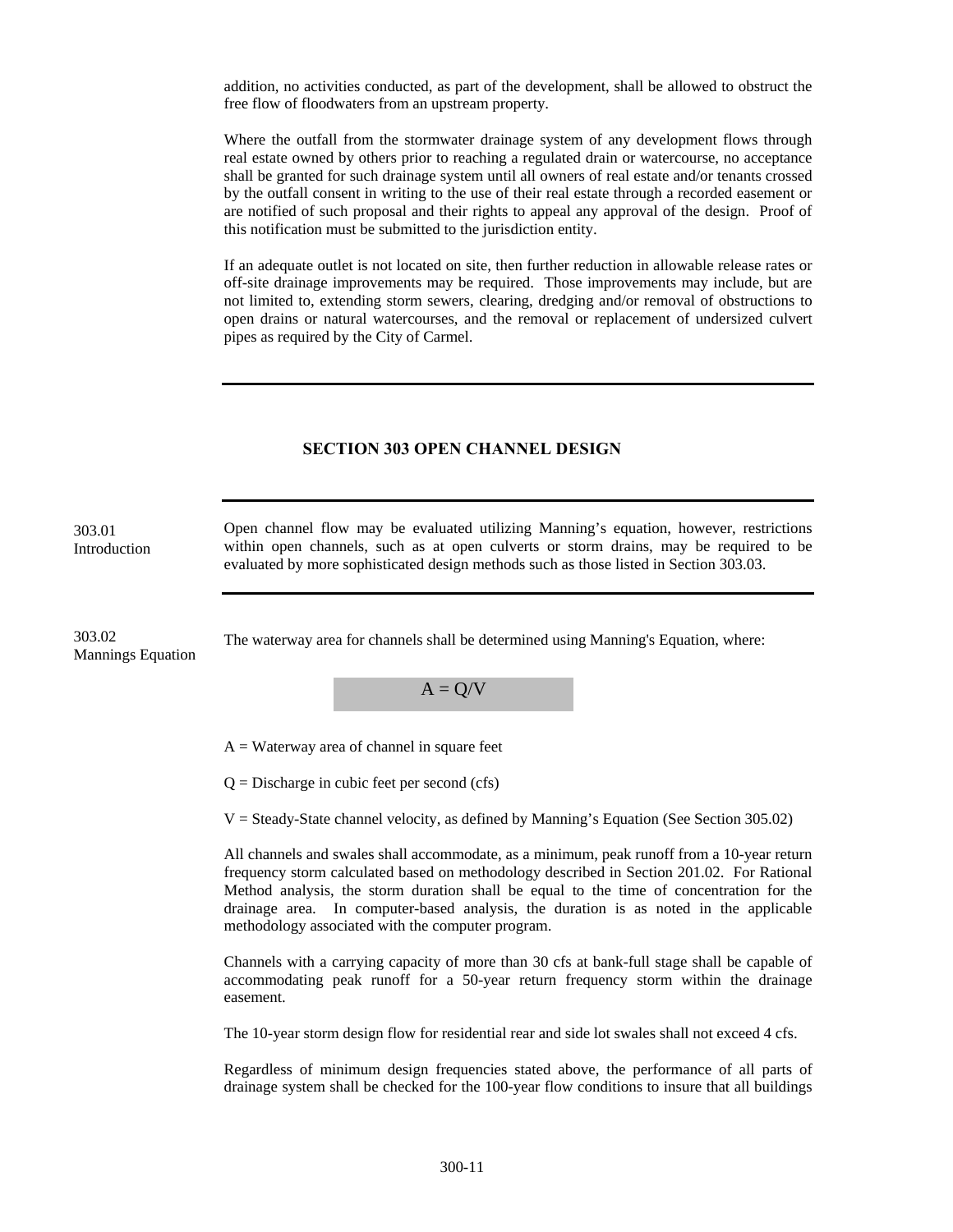are properly located outside the 100-year flood boundary and that flow paths are confined to designated areas with sufficient easement and remain within the limits of the development.

303.03 Backwater Method for Drainage System Analysis

The determination of 100-year water surface elevation along channels and swales shall be based on accepted methodology and computer programs designed for this purpose. Computer programs HEC-RAS, HEC-2, and ICPR are preferred programs for conducting such backwater analysis. The use of other computer models must be accepted in advance by the City of Carmel.

### 303.04 Appurtenant **Structures**

The design of channels will include provisions for operation and maintenance and the proper functioning of all channels, laterals, travelways, and structures associated with the project. Recessed inlets and structures needed for entry of surface and subsurface flow into channels without significant erosion or degradation shall be included in the design of channel improvements. The design will also provide for necessary floodgates, water level control devices, and any other appurtenance structure affecting the functioning of the channels and the attainment of the purpose for which they are built.

The effects of channel improvements on existing culverts, bridges, buried cables, pipelines, and inlet structures for surface and subsurface drainage on the channel being improved and laterals thereto shall be evaluated to determine the need for modification or replacement. Culverts and bridges which are modified or added as part of channel improvement projects shall meet reasonable standards for the type of structure, and shall have a minimum capacity equal to the design discharge or governmental agency design requirements, whichever is greater.

### 303.05 Grading and Depth of Open Channels

1. The required channel cross-section and grade are determined by the design capacity, the material in which the channel is to be constructed, and the requirements for maintenance. A minimum depth may be required to provide adequate outlets for subsurface drains, tributary ditches, or streams. The channel grade shall be such that the velocity in the channel is high enough to prevent siltation but low enough to prevent erosion. Velocities less than 2 feet per second are not acceptable, as siltation will take place and ultimately reduce the channel cross-section area. The maximum permissible velocities in vegetated-lined channels are shown in Table 303.01. In addition to existing runoff, the channel design should incorporate increased runoff due to the proposed development.

- 2. Where depth of design flow is slightly below critical depth, channels shall have freeboard adequate to cope with the effect of hydraulic jumps.
- 3. Along the streets and roads, the bottom of the ditch should be low enough to install adequately sized driveway culverts without creating "speed bumps". The driveway culvert inverts shall be designed to adequately consider upstream and downstream culvert elevations.
- 4. Flow of a channel into a closed system is prohibited, unless runoff rate and head loss computations demonstrate the closed conduit to be capable of carrying the 100-year channel flow for developed conditions, either entirely or in combination with a defined overflow channel, with no reduction of velocity.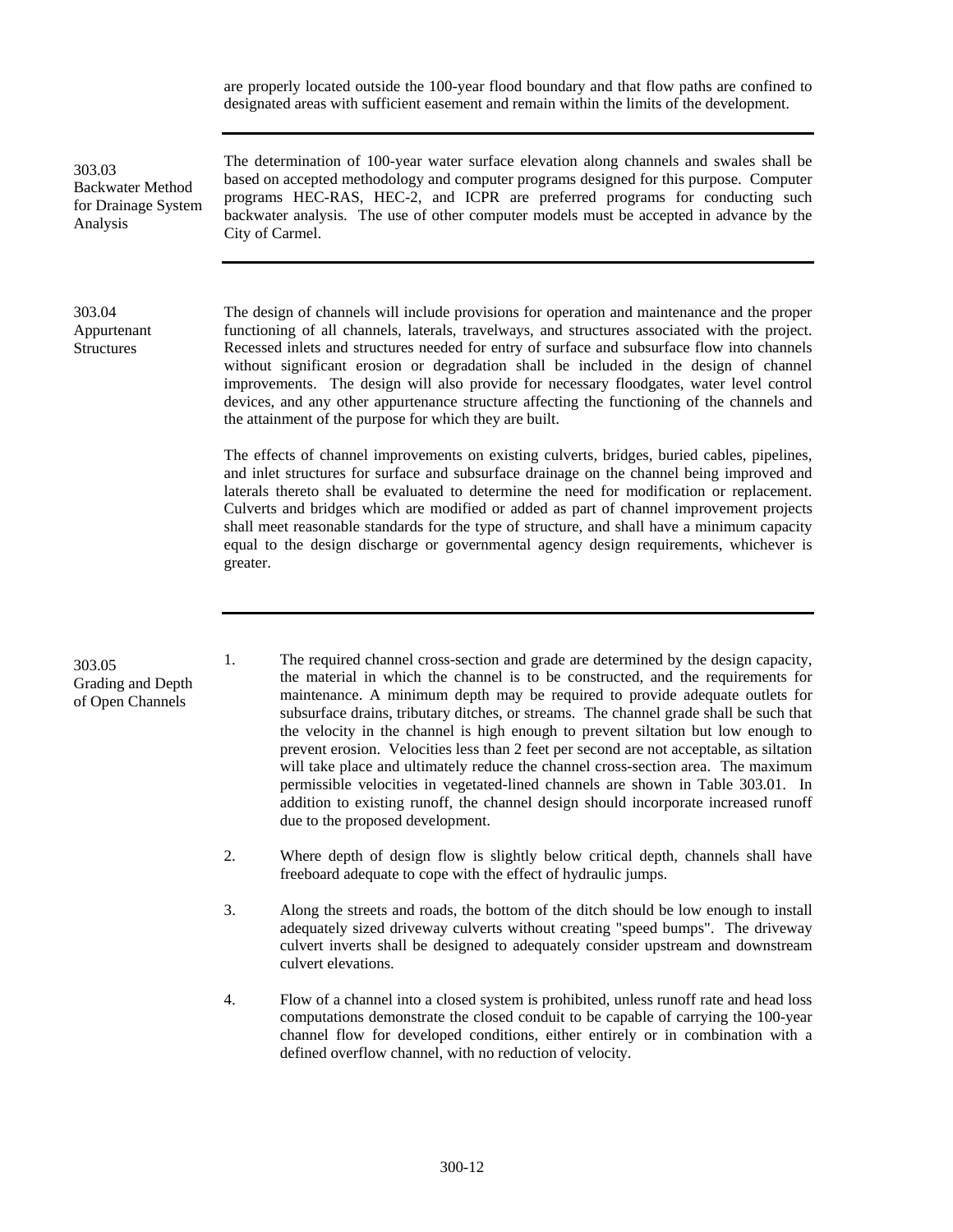- 5. When the design discharge produces a depth of greater than three (3) feet in the channel, appropriate safety precautions shall be added to the design criteria based on reasonably anticipated safety needs.
- 6. Swale side slopes shall be no steeper than 3 horizontal to 1 vertical (3:1). Flatter slopes may be required to prevent erosion and for ease of maintenance. The swale design shall be according to the Hamilton County Surveyor's Office Standard Details D-16.
- 7. Minimum swale slopes are 1.0%, unless designed to act as a stormwater quality BMP. All flow shall be confined to the specific easements associated with each rear and side lot swale that are part of the minor drainage system. Unless designed to act as a stormwater quality BMP, swales shall have tile underdrains to dry the swales. (See Hamilton County Surveyor's Office Standard Details D-16.) Tile lines may be outletted through a drop structure at the ends of the swale or through a standard tile outlet. Further guidance regarding this subject may be found in the latest edition of the Indiana Drainage Handbook.
- 8. The maximum length of rear and side lot swales before reaching any inlet shall not exceed 300 feet or convey water from more than 3 residential lots, whichever is shorter, unless designed as a stormwater quality BMP that meets the design criteria provided in Appendix 701-1 of Chapter 700. Rear and side lot swales must be drained to a storm sewer inlet. Rear yard swales draining to end sections will not be permitted.
- 9. Deep open ditches for drainage of the right-of-way are not permitted. Where curb and gutter are not provided on a City street, a shallow swale that drains to an invert or a road culvert shall be provided such that the low point in the swale is a minimum of 6-inches below the subgrade elevation of the pavement.

Characteristics of a stable channel are: 303.06

- Channel Stability a] It neither promotes sedimentation nor degrades the channel bottom and sides.
	- b] The channel banks do not erode to the extent that the channel cross-section is changed appreciably.
	- c] Excessive sediment bars do not develop.
	- d] Excessive erosion does not occur around culverts, bridges, outfalls or elsewhere.
	- e] Gullies do not form or enlarge due to the entry of uncontrolled flow to the channel.

Channel stability shall be determined for an aged condition and the velocity shall be based on the design flow or the bankfull flow, whichever is greater, using an "n" value for various channel linings as shown in Table 303.02. In no case is it necessary to check channel stability for discharges greater than that from a 100-year frequency storm.

Channel stability shall be checked for conditions representing the period immediately after construction. For this stability analysis, the velocity shall be calculated for the expected flow from a 10-year frequency storm on the watershed, or the bankfull flow, whichever is smaller, and the "n" value for the newly constructed channels in fine-grained soils and sands may be determined in accordance with the "National Engineering Handbook 5, Supplement B, Soil Conservation Service" (currently NRCS) and shall not exceed 0.025. This reference may be obtained by contacting the National Technical Information Service in Springfield. The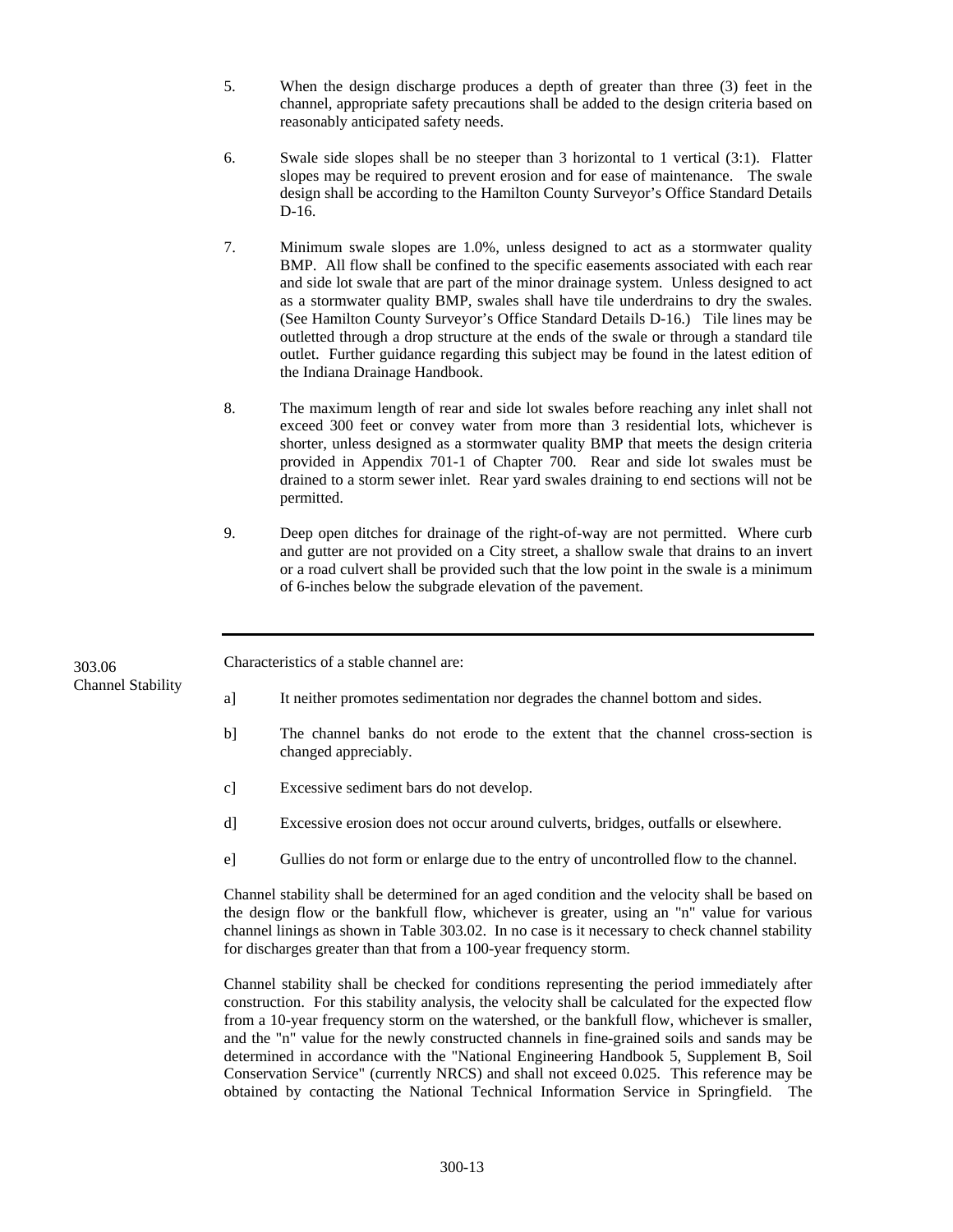allowable velocity in the newly constructed channel may be increased by a maximum of 20 percent to reflect the effects of vegetation to be established under the following conditions:

- a] The soil and site in which the channel is to be constructed are suitable for rapid establishment and support of erosion controlling vegetation.
- b] Species of erosion controlling vegetation adapted to the area, and proven methods of establishment are shown.
- c] The channel design includes detailed plans for establishment of vegetation on the channel side slopes.

Materials acceptable for use as channel lining are:

- 1. Grass (hand sown or hydroseed) in combination with coconut matting or an erosion control blanket (only until grass is established).
- 2. Revetment Riprap
- 3. Concrete
- 4. Hand Laid Riprap
- 5. Precast Cement Concrete Riprap
- 6. Gabions (or reno mattresses)

Use of bio-engineered (green solution) methods for lining materials is recommended and may be explored, as applicable. Other lining materials must be accepted in writing by the City of Carmel. Materials shall comply with the latest edition of the INDOT, "Standard Specifications".

303.07 Drainage System Overflow Design

Ponding and overflow path throughout the development resulting from a 100-year storm event or from a flood route of an internal detention pond or off-site development or watershed, calculated based on all contributing drainage areas, on-site and off-site, in their proposed or reasonably anticipated land use and with the storm pipe system assumed completely plugged, shall be determined, clearly shown as hatched area on the plans, and a minimum width of 30 feet along the centerline of the overflow path contained in permanent drainage easements and shall remain within the limits of the development (shall not encroach onto adjacent properties). A statement shall be added to the secondary plat that would refer the viewer to the construction plans to see the entire extent of overflow path as hatched areas. No fences or landscaping or any other above grade improvements can be constructed within the easement areas that may impede the free flow of stormwater. These areas shall be designated as flood routes and contained in common areas that are to be maintained in accordance with restrictive covenants, codes or policies. The Lowest Adjacent Grade for all residential, commercial, or industrial buildings shall be set a minimum of 2 feet above the highest noted overflow path/ponding elevation across the property frontage.

All buildings shall have a minimum flood protection grade shown on the secondary plat. Minimum Flood Protection Grade of all structures fronting a pond or open ditch shall be no less than 2 feet above any adjacent 100-year local or regional flood elevations, whichever is greater, for all windows, doors, pipe entrances, window wells, and any other structure member where floodwaters can enter a building.

The overflow path/ponding may be modeled as successive series of natural ponds and open channel segments. Consideration shall be given to the highest ground elevations along the overflow path. Ponds should be modeled similar to that discussed for modeling depressional areas in Section 302.02. Channels should be modeled according to modeling techniques discussed earlier in this Chapter. The calculations for determining the 100-year overflow path/ponding elevations may be based on hand calculation methods utilizing normal depth calculations and storage routing techniques or performed by computer models. Examples of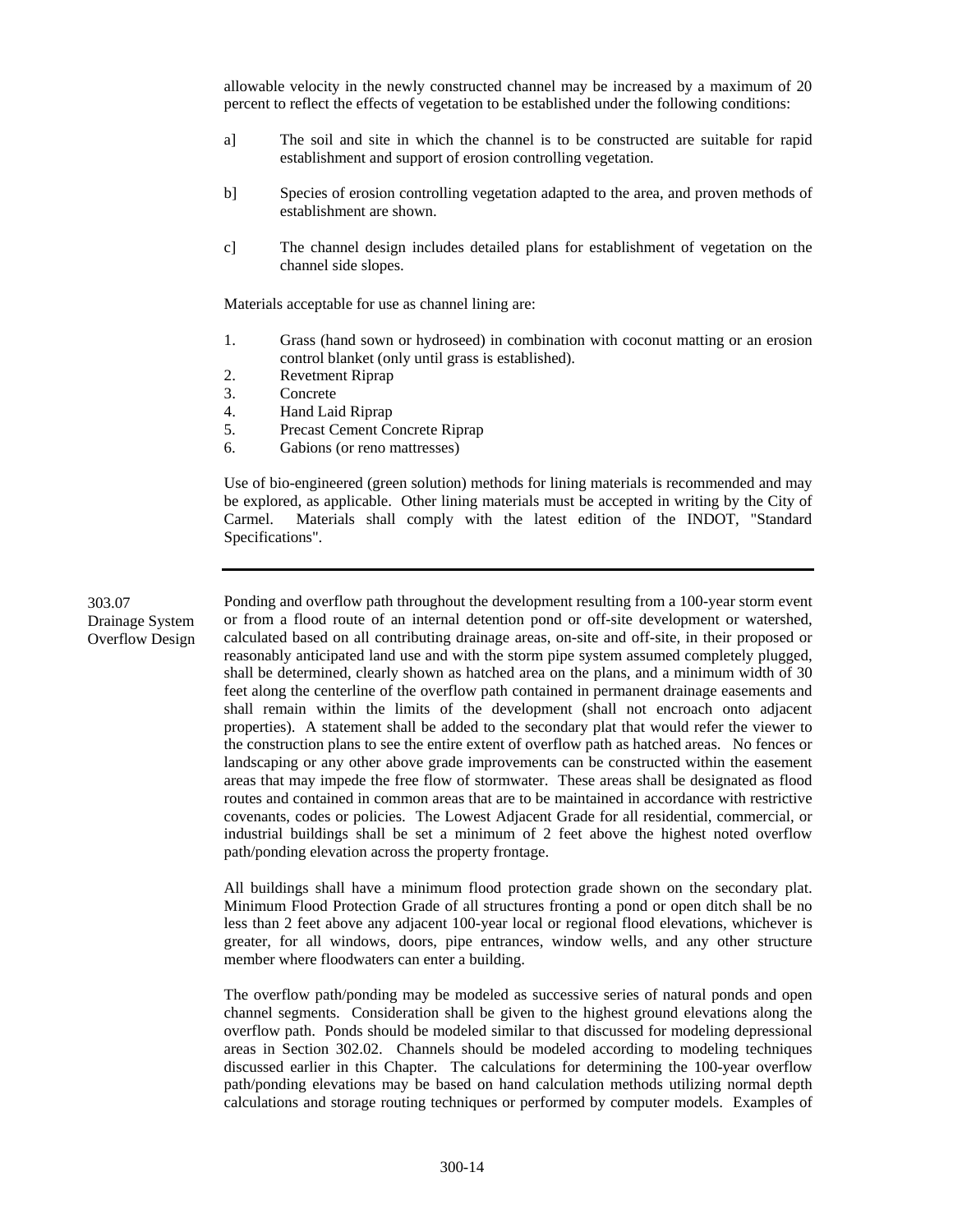computer models that either individually or in combination with other models can handle the required computations include TR-20, HEC-HMS, and HEC-1, combined with HEC-RAS. Other models may be acceptable and should be accepted by the City of Carmel prior to their utilization.

Values in Table 303.03 may be utilized as an alternative to the above-noted detailed calculations for determining the required pad elevations of buildings near an overflow path.

If Table 303.03 is used, the City of Carmel reserves the right to require independent calculations to verify that the proposed building pads provide approximately 2 feet of freeboard above the anticipated overflow path/ponding elevations.

In the case of existing upstream detention, an allowance equivalent to the reduction in flow rate provided may be made for upstream detention only when: (1) such detention and release rate have previously been accepted by the City of Carmel official charged with the approval authority at the time of the acceptance, and (2) evidence of its construction and maintenance can be shown.

## **SECTION 304 CULVERTS/BRIDGES**

The design methods and criteria outlined or referred to within this section shall be used in the design and evaluation of culvert systems within the jurisdiction of this Manual. Computer models such as Federal Highway Administration's HY-8 may be used to perform culvert/bridge design computations. Introduction

> Culverts under roadways, involving backwater and/or road overflow during the 100-year design storm, shall be analyzed utilizing the methodologies set forth in Section 303.03 of this manual for determination of the depth of flow over the culvert/roadway during the peak discharge from the 100-year design storm event, backwater elevations, downstream flow velocities and resulting channel scour impacts.

> The developer shall confirm the sizing of the existing roadway culverts of the roadways across the frontage of the development. All culverts under the perimeter roadways of a development shall be removed and replaced in order to convey the 100-year storm rain event from the portion of the site draining to the culvert and the 100-year storm rain event from the upstream contributing areas, regardless if the development is not discharging to these culverts. In the event that the culverts are adequate, the City reserves the right to request removal and replacement of the culvert if the culvert is determined by the City to be in an unacceptable state of repair.

> Regardless of minimum design frequencies stated above, the performance of all parts of a drainage system shall be checked for the 100-year flow conditions to insure that all buildings are properly located outside the 100-year flood boundary, and flow paths are confined to designated areas with sufficient easement or, if within a development, remain within the limits of the development.

304.02 Minimum Size for Storm Sewers

304.01

Minimum diameters for roadway and driveway culverts shall be eighteen (18) inches. End sections shall be used for all culverts twenty-four (24) inches in diameter or smaller.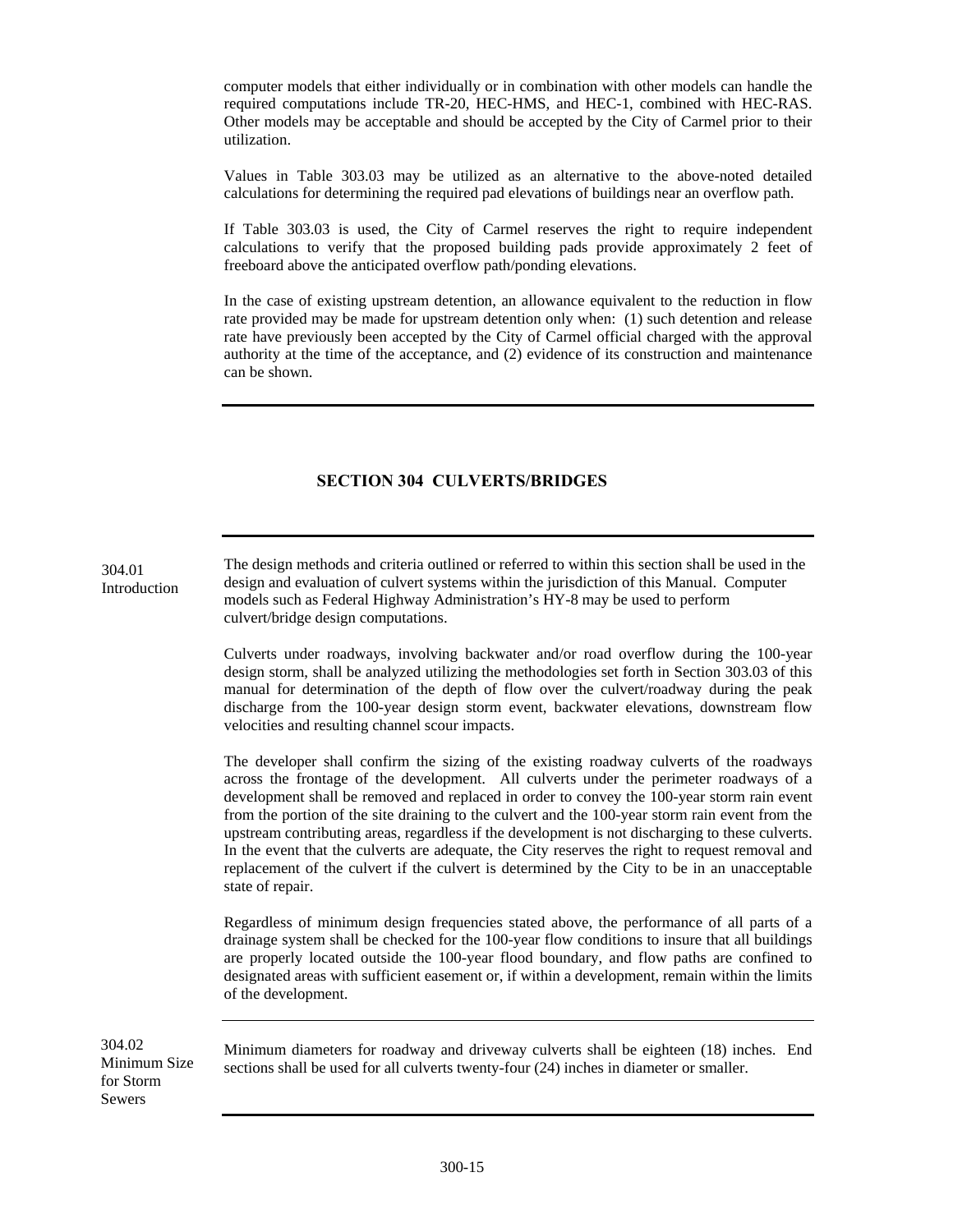#### **SECTION 305 STORM DRAINS/INLETS**

305.01

Introduction All storm sewers, whether private or public, and whether constructed on private or public property shall conform to the design standards and other requirements contained herein.

Determination of hydraulic capacity for storm sewers sized by the Rational Method analysis must be done using Manning's Equation where: 305.02 Storm Drain Pipe Design

$$
V = (1.486/n)(R^{2/3})(S^{1/2})
$$

Then:

 $Q=(V)(A)$ 

Where:

 $Q =$  capacity in cubic feet per second

 $V =$  mean velocity of flow in feet per second

- $A = \text{cross sectional area in square feet}$
- $R =$  hydraulic radius in feet

 $S = slope of the energy grade line in feet per foot$ 

 $n =$  Manning's "n" or roughness coefficient

The hydraulic radius, R, is defined as the cross sectional area of flow divided by the wetted flow surface or wetted perimeter. Allowable "n" values and maximum permissible velocities for storm sewer materials are listed in **Table 303.02**.

All storm sewers, inlets, catch basins, and street gutters shall accommodate (subject to the "allowable spread" provisions discussed later in this Section), as a minimum, peak runoff from a 10-year return frequency storm calculated based on methodology described in Section 201.02. Additional discharges to storm sewer systems allowed in Section 501.06 must be considered in all design calculations. For Rational Method analysis, the duration shall be equal to the time of concentration for the drainage area. In computer based analysis, the duration is as noted in the applicable methodology associated with the computer program. The pipe system shall be designed so the full flow velocities satisfy the criteria of Section 305.04. The piping system shall also be designed such that the hydraulic grade line remains below the top of casting or grate elevation for the design storm. Piping network shall be sized to accommodate runoff from the 10-year return frequency storm of the fully developed rightof-way per the City of Carmel 20-year Thoroughfare Plan when detention facilities are not located adjacent to the main thoroughfare. The piping network shall include stubs for future connections by the future road improvement project.

Regardless of minimum design frequencies stated above, the performance of all parts of drainage system shall be checked for the 100-year flow conditions to insure that all buildings are properly located outside the 100-year flood boundary and that flow paths are confined to designated areas with sufficient easement and remain within the limits of the development.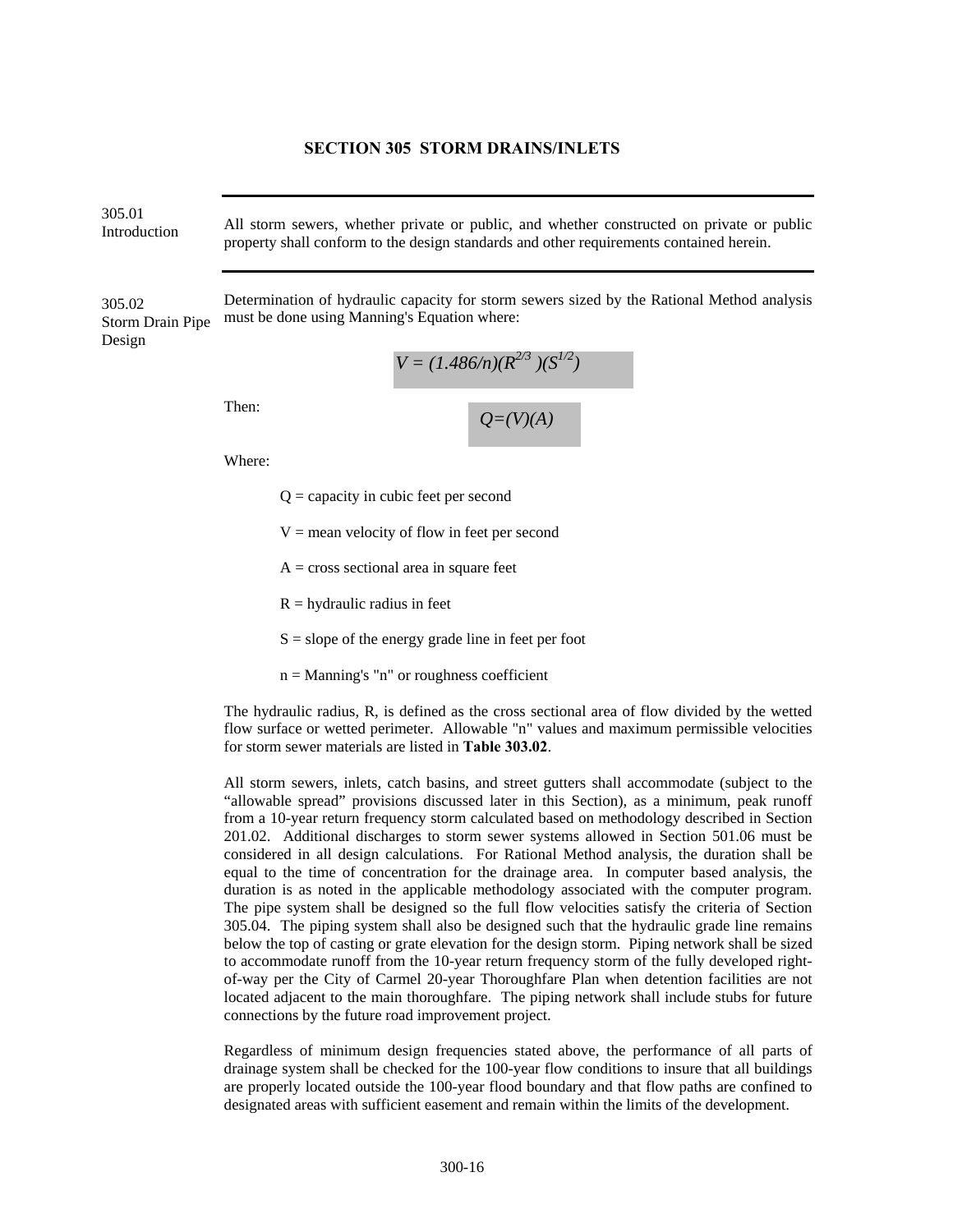The minimum diameter of all storm sewers shall be 12 inches. Under no circumstances shall the pipe be less than 12-inches diameter, measured as the inside diameter. This shall apply to both public and private storm piping, unless the piping is a roof drain, footing drain or sump pump. When the minimum 12-inch diameter pipe will not limit the rate of release to the required amount, the rate of release for detention storage shall be controlled by an orifice plate or other device, subject to acceptance of the City of Carmel.

Minimum diameter for all subsurface drains under curbing and adjacent to swales shall be six (6) inches.

#### 305.03

Various computer modeling programs such as HYDRA, ILLUDRAIN, and STORMCAD are available for analysis of storm drains. Computer models to be utilized, other than those listed, must be accepted by the City of Carmel. The use of submerged storm sewer outfalls is prohibited. Backwater Method for Pipe System Analysis

305.04 Velocity Minimum and maximum allowable slopes shall be those capable of producing velocities no less than 2.5 and no greater than 10 feet per second, respectively, when the sewer is flowing at full capacity, not average velocities or velocities resulting from conveying the flow from the design storm.

Culverts shall be capable of accommodating, without overtopping the road, peak runoff from a 100-year frequency storm when crossing under a road which is part of the City of Carmel Thoroughfare Plan or the Hamilton County Thoroughfare Plan or is classified as freeway, arterial, parkway, and/or collectors by the City of Carmel Zoning Ordinance or provides the only access to and from any portion of any commercial or residential developments.

305.05 Inlet Sizing

 Inlets or drainage structures shall be utilized to collect surface water through grated openings and convey it to storm sewers, channels, or culverts. Storm drainage systems shall not discharge into roadside ditches. The inlet grate opening provided shall be adequate to pass the design 10-year flow with 50% of the sag inlet areas clogged. An overload channel from sag inlets to the overflow channel or basin shall be provided at sag inlets. Inlet design and spacing may be done using the hydraulic equations by manufacturers or orifice/weir equations. Use of the U.S. Army Corps of Engineers HEC-12 computer program is also an acceptable method. Gutter spread on continuous grades may be determined using the Manning's equation, or by using **Figure 305.01**. Adequate/multiple curb inlets shall be placed at the end of steep road and swale grades to ensure the inlets are not overwhelmed by high water velocity.

The allowable spread of water on Local and Collector Streets is limited to maintaining a 10 foot moving lane of traffic for the design storm. An overflow channel/swale between sag inlets and overflow paths or basin shall be provided at sag inlets so that the maximum depth of water that might be ponded in the street sag shall not exceed the top of the curb.

Casting elevations of all inlets shall be such that the 100-year elevation of the detention facilities, backing into the pipe system stays below the grate elevation and remains within the limits of the property in yard and swale areas. Concentrated discharges from alleys and private streets shall be included in such gutter spread calculations to determine the need for additional inlets in the alley, private street, or public street to ensure the allowable spread is not exceeded for the design storm. Further guidance regarding gutter spread calculation may be found in the latest edition of HERPICC Stormwater Drainage Manual, available from the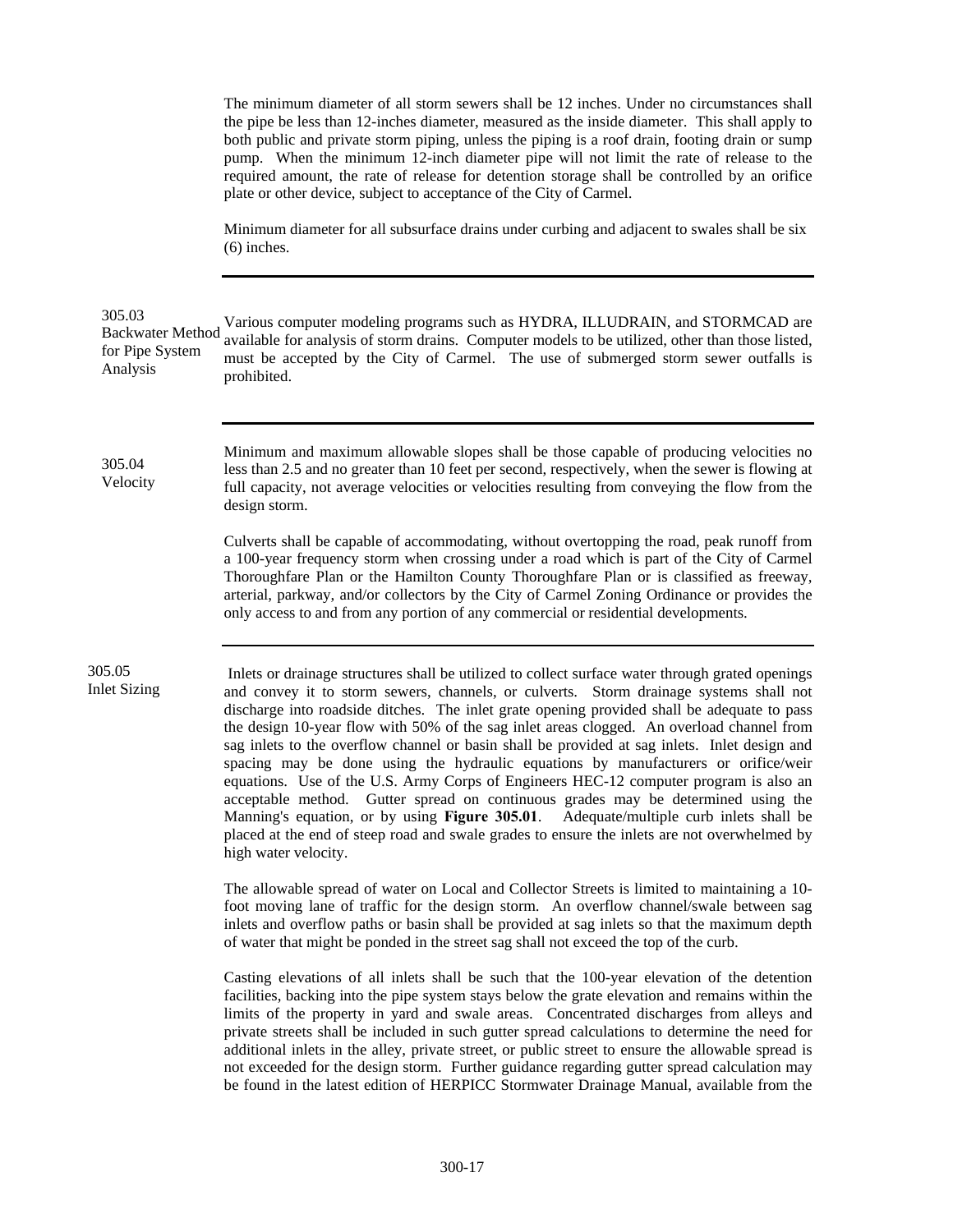Local Technical Assistance Program (LTAP). At the time of printing of this document, contact information for LTAP was:

> Indiana LTAP Purdue University Toll-Free: (800) 428-7369 (Indiana only) Phone: (765) 494-2164 Fax: (765) 496-1176 Email: [inltap@ecn.purdue.edu](mailto:inltap@ecn.purdue.edu) Website: [www.purdue.edu/INLTAP/](http://www.purdue.edu/INLTAP/)

Regardless of minimum design frequencies stated above, the performance of all parts of drainage system shall be checked for the 100-year flow conditions to insure that all buildings are properly located outside the 100-year flood boundary and that flow paths are confined to designated areas with sufficient easement and remain within the limits of the development.

#### **SECTION 306 EASEMENTS**

306.01 Introduction Guidelines for minimum easement widths are provided below. More stringent requirements for stormwater easement size and additional covenants may be made by the City of Carmel based upon individual size conditions.

> Detention/retention basins shall be constructed within a common area either platted or legally described and recorded as a perpetual stormwater easement. A minimum of fifteen (15) feet horizontally from the top of bank of the facility shall be dedicated as permanent stormwater easement if the boundary of the above-noted common area does not extend that far.

> Public street rights-of-ways will not be acceptable areas for construction of detention/retention facilities.

> No drainage easement or a combination drainage and utility easement shall be located within a tree preservation easement or landscape easement.

306.02 Easement Requirements

There shall be no trees or shrubs planted, nor any structures or fences erected, in any drainage easement, unless otherwise accepted by the City of Carmel.

- A. All new channels, drain tiles equal to or greater than 12 inches in diameter, inlet and outlet structures of detention and retention ponds, and appurtenances thereto as required by this Article, that are installed in subdivisions requiring a stormwater management permit from the City of Carmel shall be contained within a minimum 30 feet of drainage easement (15 feet from centerline on each side) and shown on the recorded plat. New drain tiles refer to all sub-surface stormwater piping, tubing, tiles, manholes, inlets, catch basins, risers, etc.
- B. A minimum of 25 feet from top of the bank on each side of a new channel shall be designated on the recorded plat as a Drainage Easement. If the top of bank is not vegetated according to the development's landscape plan, a minimum 25-foot width of filter strip shall be installed within the drainage easement.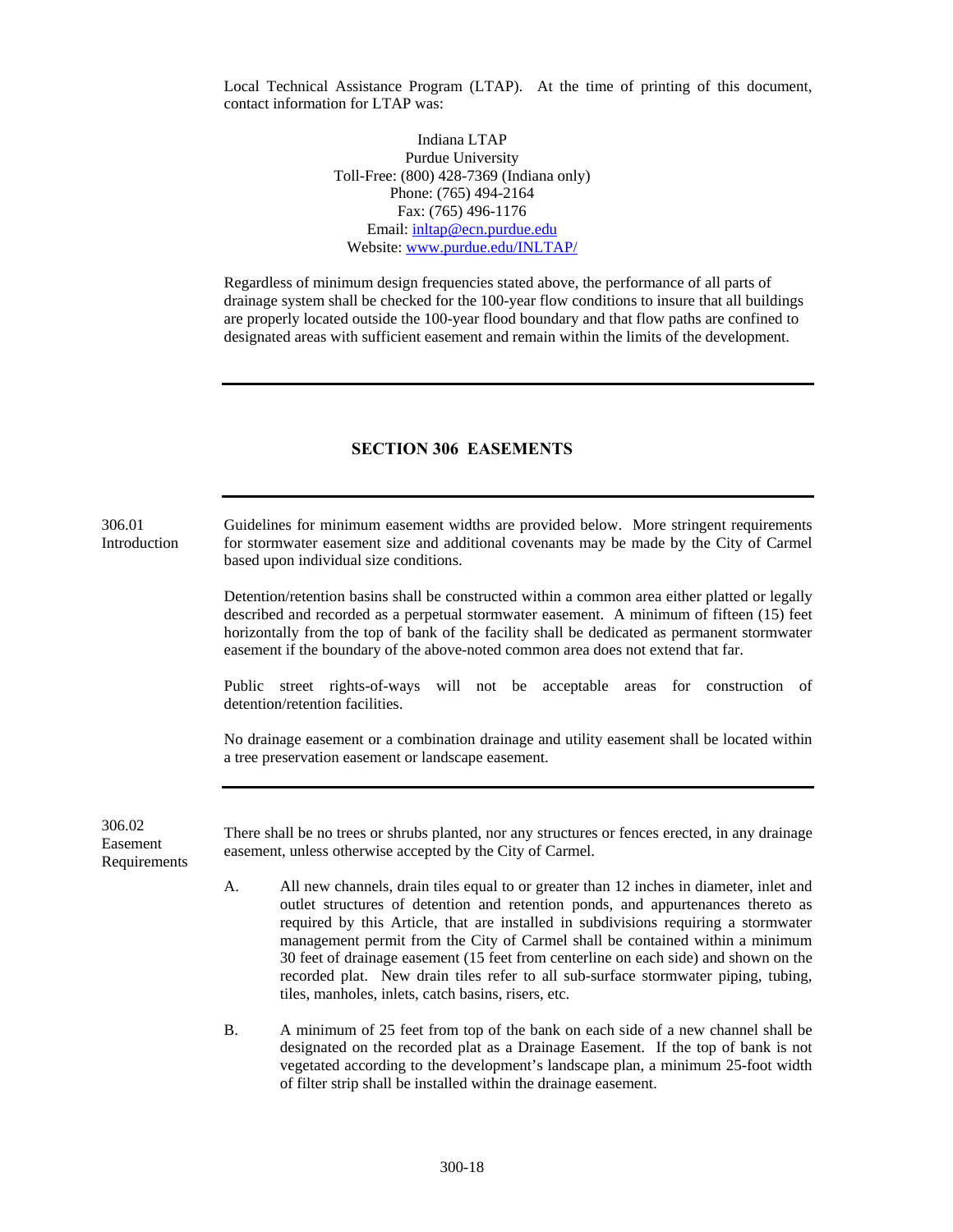- C. Rear-yard swales and emergency overflow paths associated with detention ponds shall be contained within a minimum of 30 feet width (15 feet from centerline on each side) of drainage easement.
- D. A minimum of 15 feet beyond the actual footprint (top of the bank or the 100-year pond elevation if no top of bank is present) of stormwater detention facilities shall be designated as drainage easement. A minimum 20-foot width easement shall also be required as access easement from a public right-of-way to the facility, unless the pond is immediately next to a public right-of-way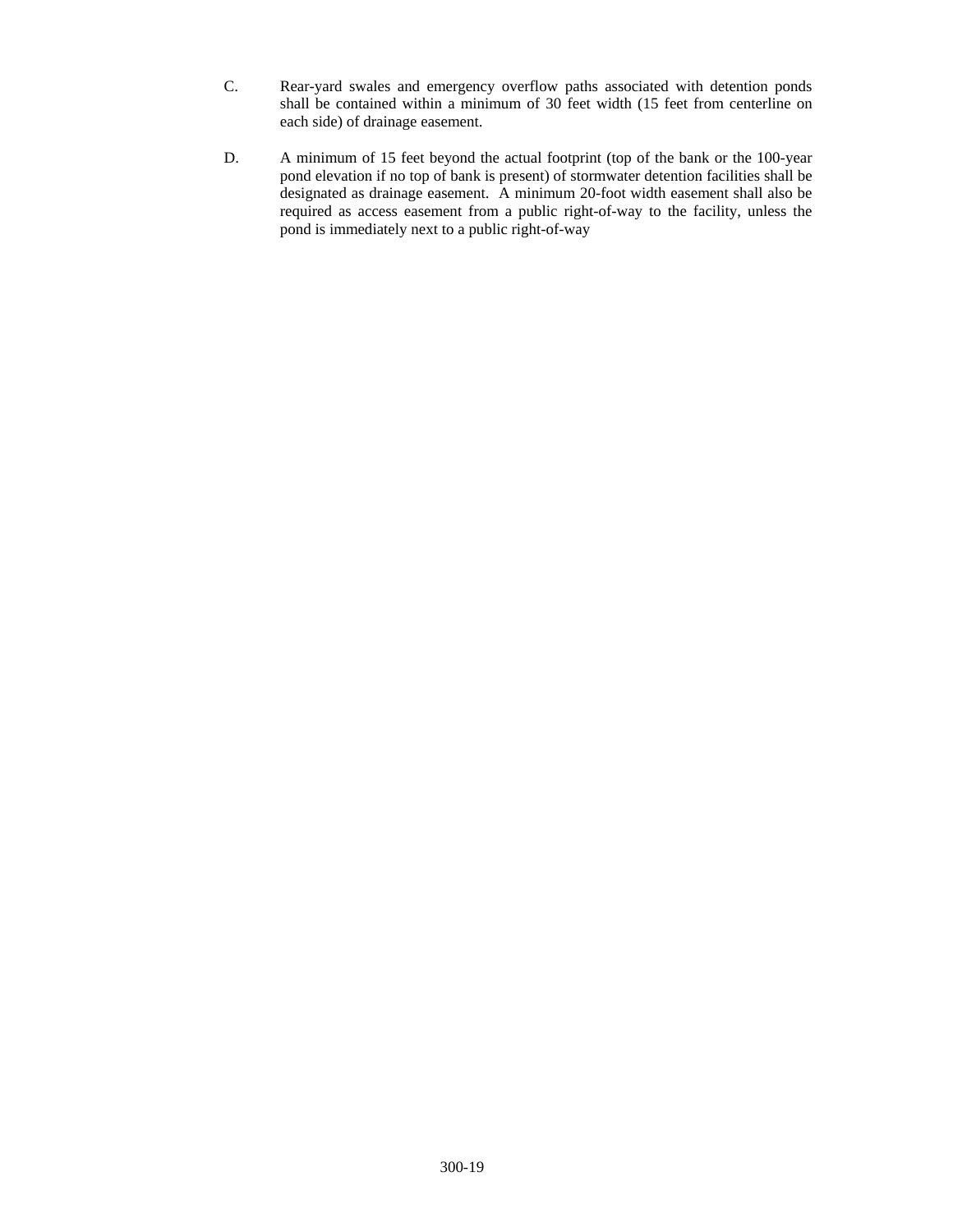| <b>Maximum Permissible Velocities in Vegetal-Lined Channels</b> (1)                                               |                                            |                                                                     |                                                                 |  |
|-------------------------------------------------------------------------------------------------------------------|--------------------------------------------|---------------------------------------------------------------------|-----------------------------------------------------------------|--|
|                                                                                                                   |                                            | Permissible Velocity (2)                                            |                                                                 |  |
| Cover                                                                                                             | Channel Slope<br>Range<br>(Percent)<br>(3) | <b>Erosion Resistant</b><br>Soils<br>( <i>ft. per sec.</i> )<br>(4) | Easily<br><b>Eroded Soils</b><br>( <i>ft. per sec.</i> )<br>(4) |  |
| <b>Bermuda Grass</b>                                                                                              | $0-5$<br>$5-10$<br>Over 10                 | 8<br>7<br>6                                                         | 6<br>5<br>$\overline{4}$                                        |  |
| Bahia<br><b>Buffalo Grass</b><br><b>Kentucky Bluegrass</b><br><b>Smooth Brome</b><br><b>Blue Grama</b>            | $0 - 5$<br>$5-10$<br>Over 10               | $\tau$<br>6<br>5                                                    | $\mathfrak s$<br>$\overline{4}$<br>3                            |  |
| <b>Grass Mixture</b><br><b>Reed Canary Grass</b>                                                                  | $(3)$ 0-5<br>$5-10$                        | 5<br>4                                                              | $\overline{4}$<br>3                                             |  |
| Lespedeza Sericea<br><b>Weeping Lovegrass</b><br><b>Yellow Bluestem</b><br>Redtop<br>Alfalfa<br><b>Red Fescue</b> | (4)<br>$0 - 5$<br>$5-10$                   | 3.4                                                                 | 2.5                                                             |  |
| Common<br>Lespedeza (5)<br>Sudangrass (5)                                                                         | (6)<br>$0 - 5$                             | 3.5                                                                 | 2.5                                                             |  |

**TABLE 303.01** 

- **(1)** From Natural Resource Conservation Service, SCS-TP-61, "Handbook of Channel Design for Soil and Water Conservation".
- **(2)** Use velocities exceeding 5 feet per second only where good channel ground covers and proper maintenance can be obtained.
- **(3)** Do not use on slopes steeper than 10 percent except for vegetated side slopes in combination with a stone, concrete, or highly resistant vegetative center section.
- **(4)** Do not use on slopes steeper than 5 percent except for vegetated side slopes in combination with a stone, concrete, or highly resistant vegetative center section.
- **(5)** Annuals use on mild slopes or as temporary protection until permanent covers are established.
- **(6)** Use on slopes steeper than 5 percent is not recommended.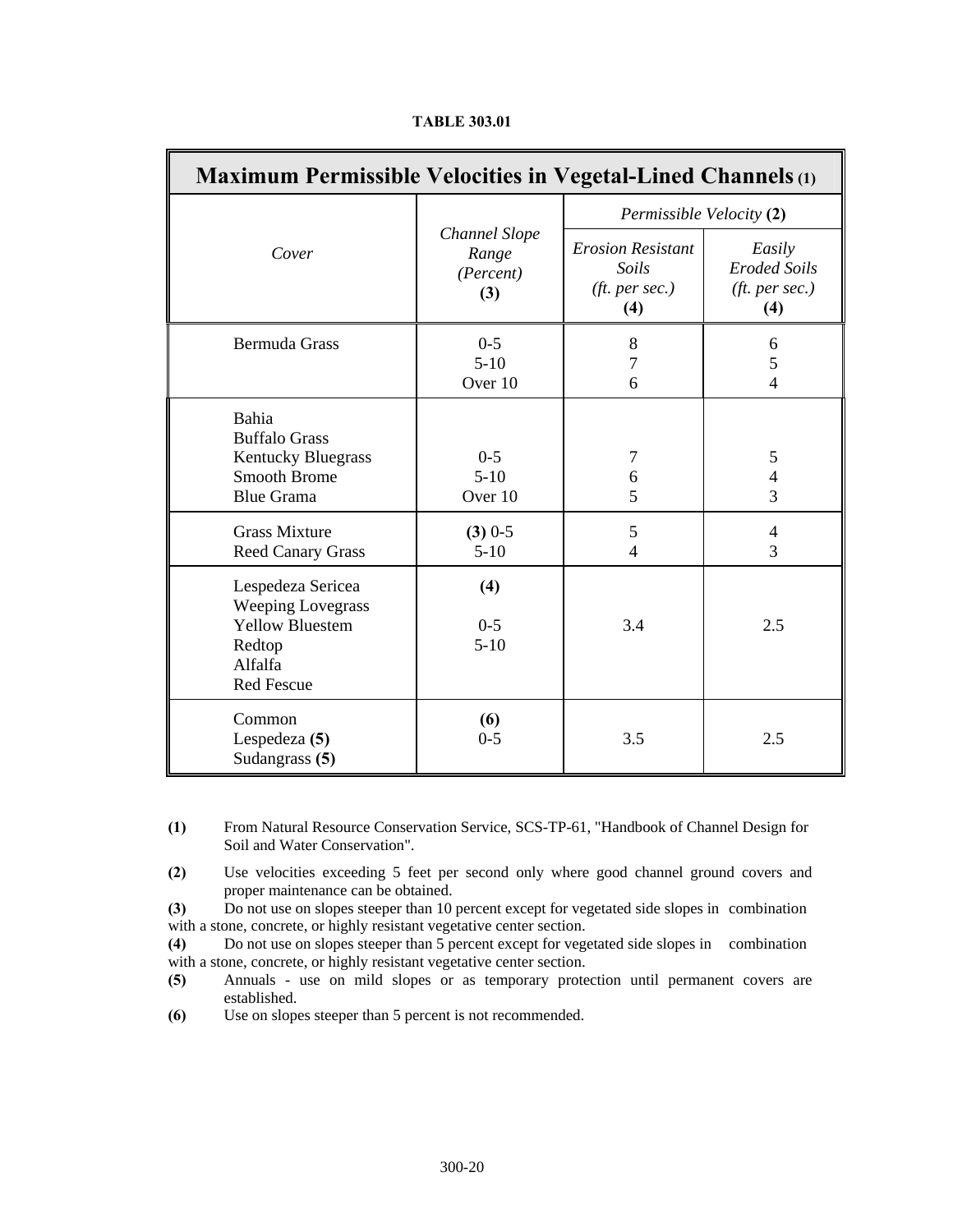| <b>Typical Values of Manning's "n"</b>               |                   |                                            |  |  |
|------------------------------------------------------|-------------------|--------------------------------------------|--|--|
| <b>Material</b>                                      | Manning's<br>n, n | <b>Maximum Velocities</b><br>(feet/second) |  |  |
| <b>Closed Conduits</b>                               |                   |                                            |  |  |
| Concrete                                             | 0.013             | 10                                         |  |  |
| Vitrified Clay                                       | 0.013             | 10                                         |  |  |
| <b>HDPE</b>                                          | 0.012             | 10                                         |  |  |
| <b>PVC</b>                                           | 0.011             | 10                                         |  |  |
| Circular CMP, Annular Corrugations, 2 2/3 x 1/2 inch |                   |                                            |  |  |
| Unpaved                                              | 0.024             | 7                                          |  |  |
| 25% Paved                                            | 0.021             | $\overline{7}$                             |  |  |
| 50% Paved                                            | 0.018             | 7                                          |  |  |
| 100% Paved                                           | 0.013             | 7                                          |  |  |
| Concrete Culverts                                    | 0.013             | 10                                         |  |  |
| HDPE or PVC                                          | 0.012             | 10                                         |  |  |
| <b>Open Channels</b>                                 |                   |                                            |  |  |
| Concrete, Trowel Finish                              | 0.013             | 10                                         |  |  |
| Concrete, Broom Finish                               | 0.015             | 10                                         |  |  |
| Gunite                                               | 0.018             | 10                                         |  |  |
| Riprap Placed                                        | 0.030             | 10                                         |  |  |
| <b>Riprap Dumped</b>                                 | 0.035             | 10                                         |  |  |
| Gabion                                               | 0.028             | 10                                         |  |  |
| New Earth (1)                                        | 0.025             | $\overline{4}$                             |  |  |
| Existing Earth (2)                                   | 0.030             | $\overline{4}$                             |  |  |
| Dense Growth of Weeds                                | 0.040             | $\overline{4}$                             |  |  |
| Dense Weeds and Brush                                | 0.040             | $\overline{4}$                             |  |  |
| Swale with Grass                                     | 0.035             | $\overline{4}$                             |  |  |

# **TABLE 303.02**

*Source of manning "n" values: HERPICC Stormwater Drainage Manual, July 1995.*

 **(1)** New earth (uniform, sodded, clay soil)

 **(2)** Existing earth (fairly uniform, with some weeds).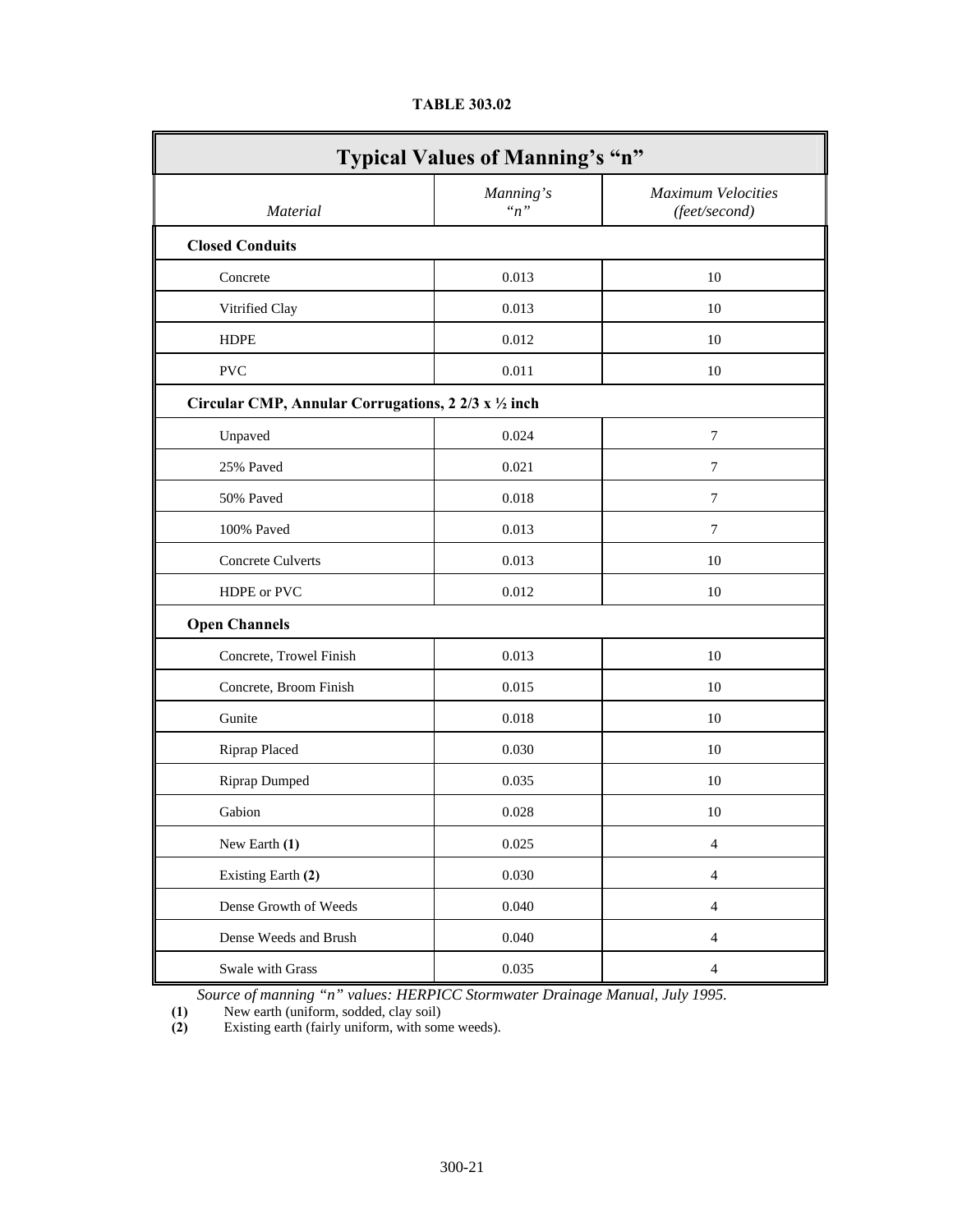| <b>Building Pad Elevations With Respect to Overflow Path Invert</b><br><b>Elevations</b> |                                                                   |                                                                                                                |  |
|------------------------------------------------------------------------------------------|-------------------------------------------------------------------|----------------------------------------------------------------------------------------------------------------|--|
| Drainage Area (acres)                                                                    | <b>Building Pad Above</b><br><b>Overflow Path</b><br>Invert (ft.) | <b>Building Pad Above</b><br><b>Overflow Path Invert, if</b><br><b>Overflow Path is in the</b><br>Street (ft.) |  |
| Up to $5$                                                                                | 3.5                                                               | 2.5                                                                                                            |  |
| $6 - 10$                                                                                 | 4.0                                                               | 2.5                                                                                                            |  |
| $11 - 15$                                                                                | 4.25                                                              | 2.75                                                                                                           |  |
| $16 - 20$                                                                                | 4.5                                                               | 2.75                                                                                                           |  |
| $21 - 30$                                                                                | 5.0                                                               | 3.0                                                                                                            |  |
| $30 - 50$                                                                                | 5.25                                                              | 3.0                                                                                                            |  |

# **TABLE 303.03**